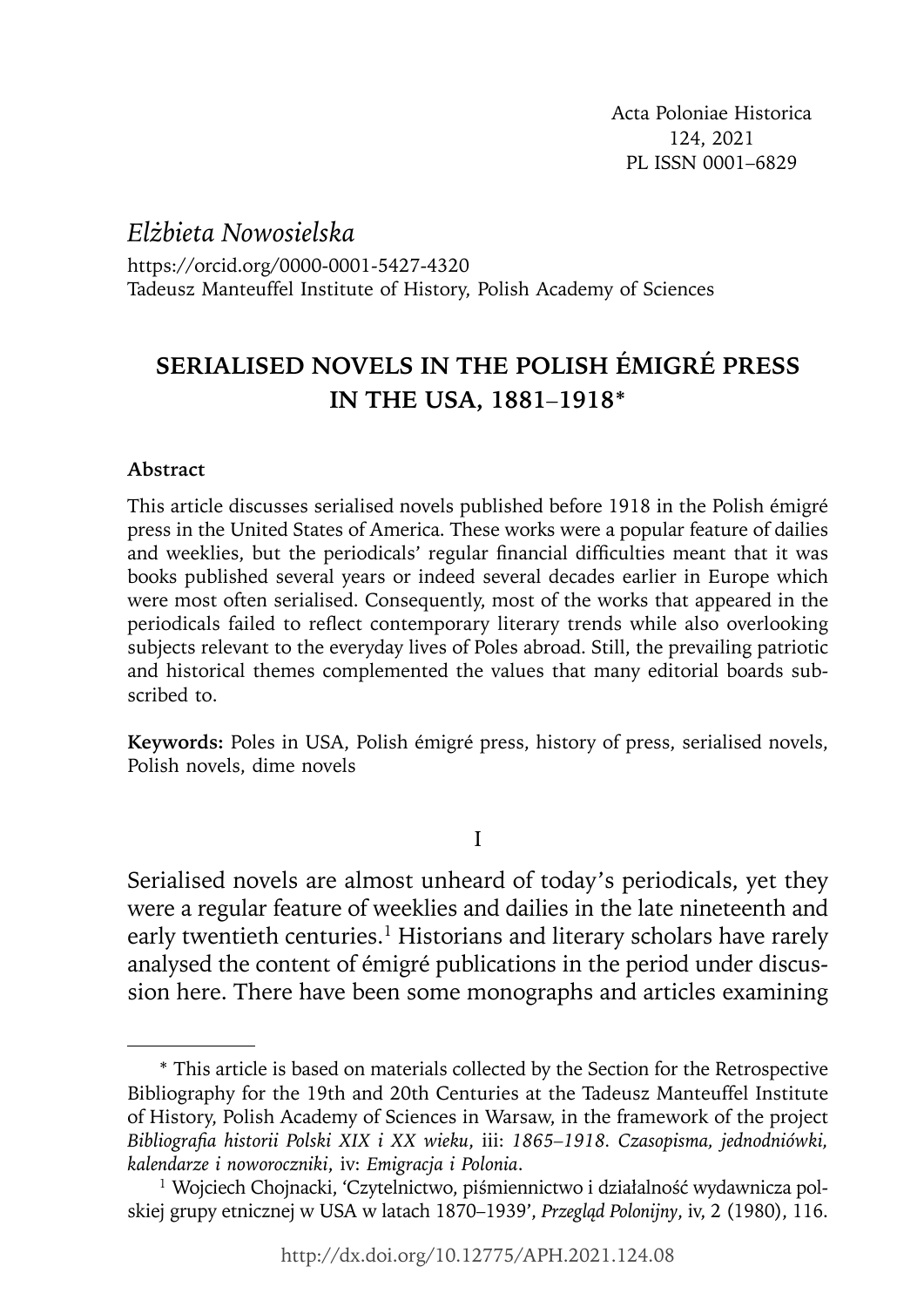particular newspapers. Janusz Albin and Iwona Marciniak analysed the yearbooks of *Tygodnik Powieściowo-Naukowy*, which was available in Poland for the periods 1884*–*7 and 1891*–*1900, while Danuta Pytlak discussed *Ogniwo*, which appeared between 1909 and 1911. More recently, Daniel Kiper, for example, has discussed literary texts that appeared in the Chicago-based *Zgoda* between 1881 and 1907.<sup>2</sup> A broader overview is available in Karen Majewski's 2003 monograph that discussed the writings of Polish émigrés in the USA.3 Matthew Frye Jacobson, meanwhile, dedicated a chapter of his book to comparing Jewish, Polish and Irish writing in the United States.<sup>4</sup> Janusz Dunin also wrote about pulp fiction and serialised novels, although his study primarily focused on works published in the partitioned Polish territories.5

In the context of Polish émigré publications, serial fiction was particularly popular in the United States. In contrast to the politically- -focused periodicals appearing in Western Europe, US-based publications offered more general content. It was there that several periodicals with a literary profile emerged, such as *Tygodnik Powieściowo-Naukowy* that was published in Chicago between 1884 and 1912, or *Dzień Święty*, which appeared in the same city from 1882 to 1912 and boasted that it did not print immoral works.<sup>6</sup> The majority of texts were published in the main section of periodicals. Only a few, such as the New York-based *Obywatel* or *Ameryka* that came out in Toledo, had supplements dedicated to novels or published excerpts of novels on separate sheets. The Chicago-based weekly *Zgoda*, published by the Polish National Alliance, serialised novels in the separate women's issue that was started in 1900.

<sup>2</sup> Daniel Kiper, *"Zgoda" i spór. Z dziejów polskiego pisma w Ameryce (1881–1907)* (Lublin, 2019), 143–64; Albin Janusz and Marciniak Iwona, 'Chicagoski *Tygodnik Powieściowo-Naukowy* na tle działalności księgarskiej i wydawniczej Władysława Dyniewicza', *Ze Skarbca Kultury*, 42 (1986), 93–163; Danuta Pytlak, 'The Link: Polish Positivist Influences in the Immigrant USA (on the basis of Chicago's monthly *Ogniwo*)', *Anglica* (2003), 99–107.

<sup>3</sup> Karen Majewski, *Traitors & True Poles. Narrating a Polish-American Identity 1880–1939* (Ohio, 2003).

<sup>4</sup> Mathew Frye Jacobson, *Special Sorrows. The Diasporic Immigration of Irish, Polish and Jewish Immigrants in the United States* (Cambridge–London, 1995), 94–137.

<sup>5</sup> Janusz Dunin, *Papierowy bandyta. Książka kramarska i brukowa w Polsce* (Łódź, 1974).

<sup>&</sup>lt;sup>6</sup> The two publications merged in early 1913 and were subsequently published under the title *Rodzina Polska*.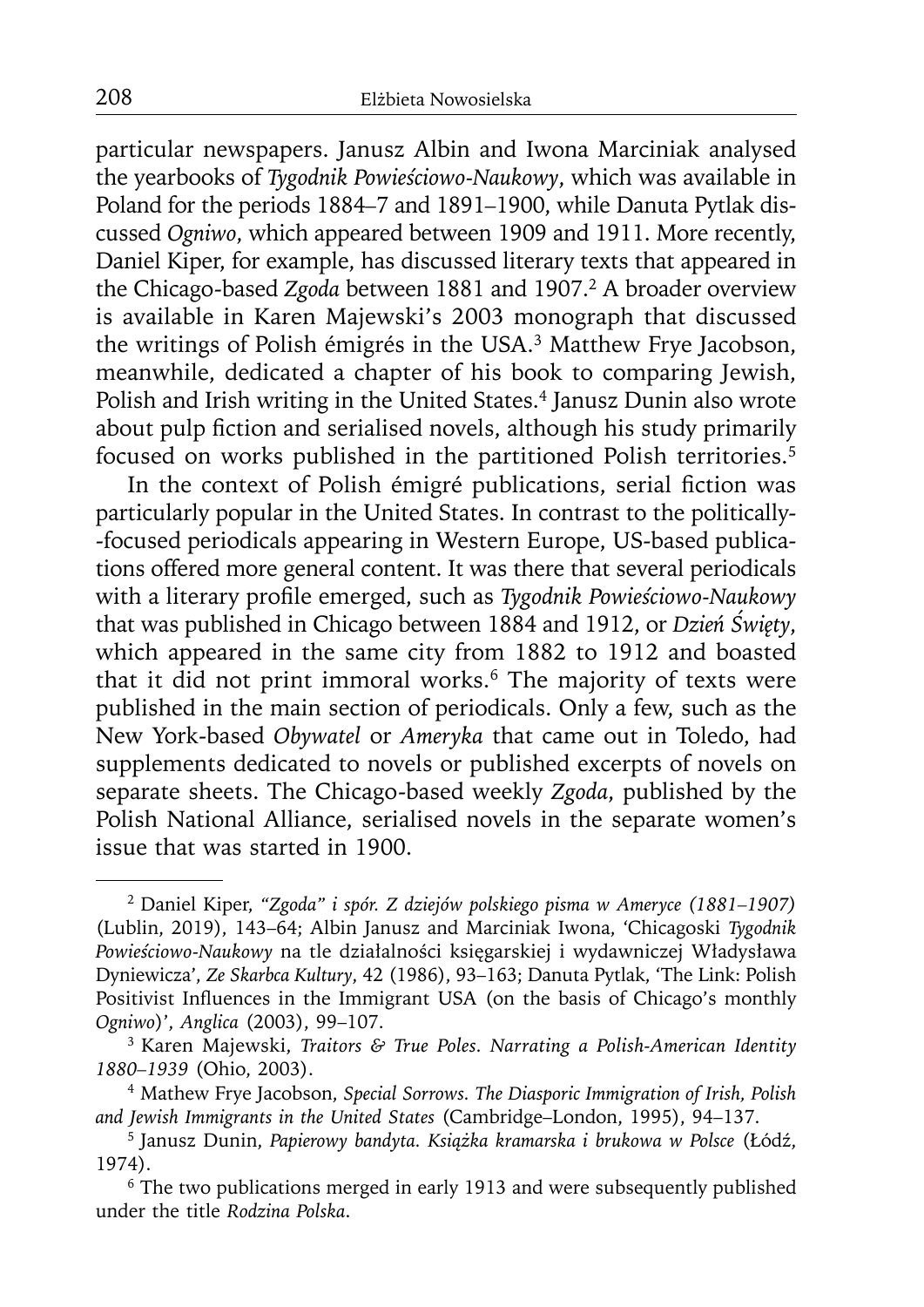The emphasis was often laid on the educational role of the novels serialised in a given periodical. *Polak w Ameryce* from Buffalo issued an appeal to the editors of Polish-language periodicals published in the US, stating: "Let us give our people … wholesome novels that do not in any way violate their moral principles but nourish them intellectually instead".7 Full of praise for the writings of Jules Verne, *Dziennik Chicagoski* noted how in contrast to other French novels, his texts were moral and pure, thus also safe for younger readers.<sup>8</sup> In the Philadelphia weekly *Jedność*, meanwhile, the section with novels was initially titled 'A Guide to a Christian Life' [Przewodnik do życia chrześcijańskiego].9

Other virtues of the published texts were mentioned less often. Promoting Adolf Wilhelm Ernst von Winterfeld's new comic novel, *Dziennik Chicagoski,* noted that the work was chosen for publication, not because of any literary qualities but because it would entertain readers. At the same time, the publication warned that German humour could be less refined and cruder than Polish humour.<sup>10</sup> In 1918, the Cleveland-based *Wiadomości Codzienne* explained why it had opted to publish a work titled *Smutna historia dwojga ludzi* [The Sad Story of Two People]:

Perhaps it will not be as absorbing as previous texts, but what is certain is that each reader will learn more from it, that it will sow more noble seeds in readers' hearts and souls; all that is necessary is to get into it, digest each sentence and commit it to memory. It is the story of two simple souls: A city girl whose spirit has been maimed on the city streets and a hardy, steely peasant who is true and just, although she mocks his background, calling him a 'boor'. Read this novel attentively, not for sensation but to educate yourselves and to ennoble your own souls.<sup>11</sup>

Of course, the emphasis on the prevalence of morality and educational values over the entertainment offered by literary texts did not necessarily reflect the genuine motives for publication. However, any such discrepancies could only be traced by comparing the mission

<sup>7</sup> The appeal was republished by other periodicals including *Naród Polski*, iv, 9 (28 Feb. 1900), 2.

<sup>8</sup>*Juliusz Verne*, *Dziennik Chicagoski*, xvi, 71 (25 March 1905), 8.

<sup>9</sup>*Jedność*, i, 1 (1 March 1895), 2.

<sup>10 &#</sup>x27;Nowa Powieść', *Dziennik Chicagoski*, xvi, 12 (16 Jan. 1905), 4.

<sup>11</sup> *Wiadomości Codzienne*, iii, 60 (19 March 1918), 4.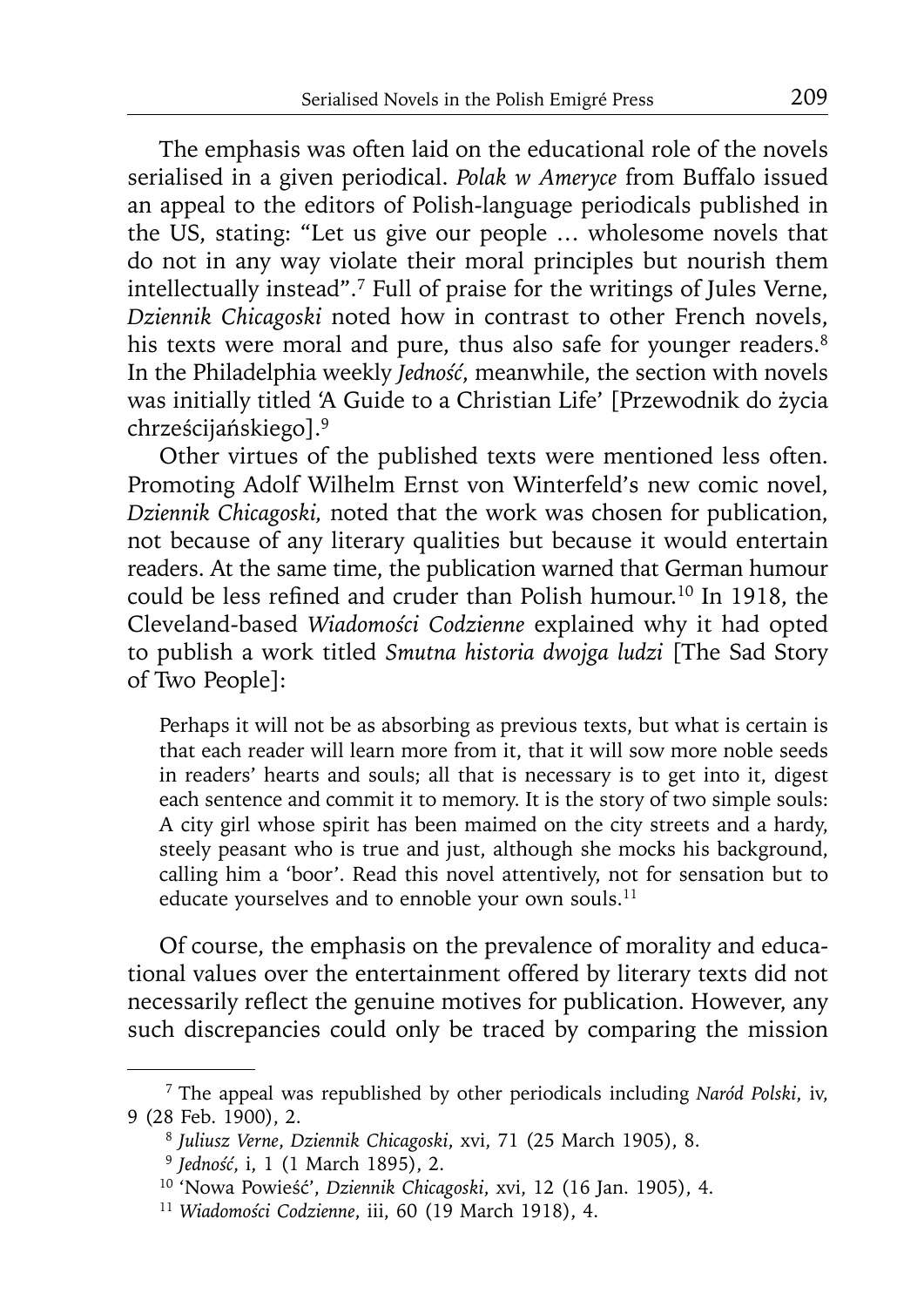statements of weeklies or dailies with the information contained in editors' private correspondence or memoirs.

Novels provided the Polish-American press with a flexible material that could readily be given more room, shortened or moved to the following issue, hence the numerous references to delays or breaks in the publication of particular works. For example, "for reasons out of editors' control", the serialisation of the novel *O własnych siłach* [Under Your Own Steam] in the Chicago-based *Reforma* was abandoned in 1891.12 Julian Łętkowski's *Dobrana Para* [The Ideal Couple], published in *Kurier Nowojorski* in 1897, was paused for a certain time because an election campaign meant a lack of space.<sup>13</sup> The content of particular novels was also subject to modifications. For example, the Winona-based *Wiarus* started to print *Leśny Młyn nad Czernają* [Forest Mill on the Czernaja River], which might have been familiar to some readers since it had been published previously in the Milwaukee *Przyjaciel Ludu*. This periodical went out of business during the serialisation. It was subsequently published *in extenso* in the Buffalo-based *Echo* and *Tygodnik Powieściowo-Naukowy*. However, *Wiarus* decided that only the opening and conclusion of the work were interesting enough to merit being published in full, with the less engaging middle section abridged.<sup>14</sup> In order to complete its serialisation in *Zgoda* in 1881 more quickly, Stanisław Szwajkart's *Lila. Powieść osnuta na tle stosunków społecznych w Galicyi* [Lila: A Novel Based on Social Relations in Galicia], was shortened.15 Meanwhile, *Kurier Polski* proclaimed proudly in 1898 that unlike other émigré periodicals that published abridged versions, it would serialise Henryk Sienkiewicz's *Krzyżacy* [Knights of the Cross] in full.16

The source material also contains indications of debates on whether and, if so, how longer texts should be published. In the first issue of *Zgoda* from 1887, readers were informed that the editorial board was in possession of an interesting manuscript of a novel on the 1863 uprising written by a Paris-based correspondent. However, in light of recent investments in expanding the periodical format, the

<sup>&</sup>lt;sup>12</sup> Reforma, i, 11 (10 Oct. 1891), 4. The author could not be established.

<sup>13</sup>*Kurier Nowojorski*, viii, 42 (30 Oct. 1897), 4.

<sup>14</sup>*Wiarus*, xiv, 23 (8 June 1899), 1.

<sup>15</sup>*Zgoda*, i, 23 (26 April 1881), 2. 16 *Kurier Polski*, xi, 196 (5 Aug. 1898), 2.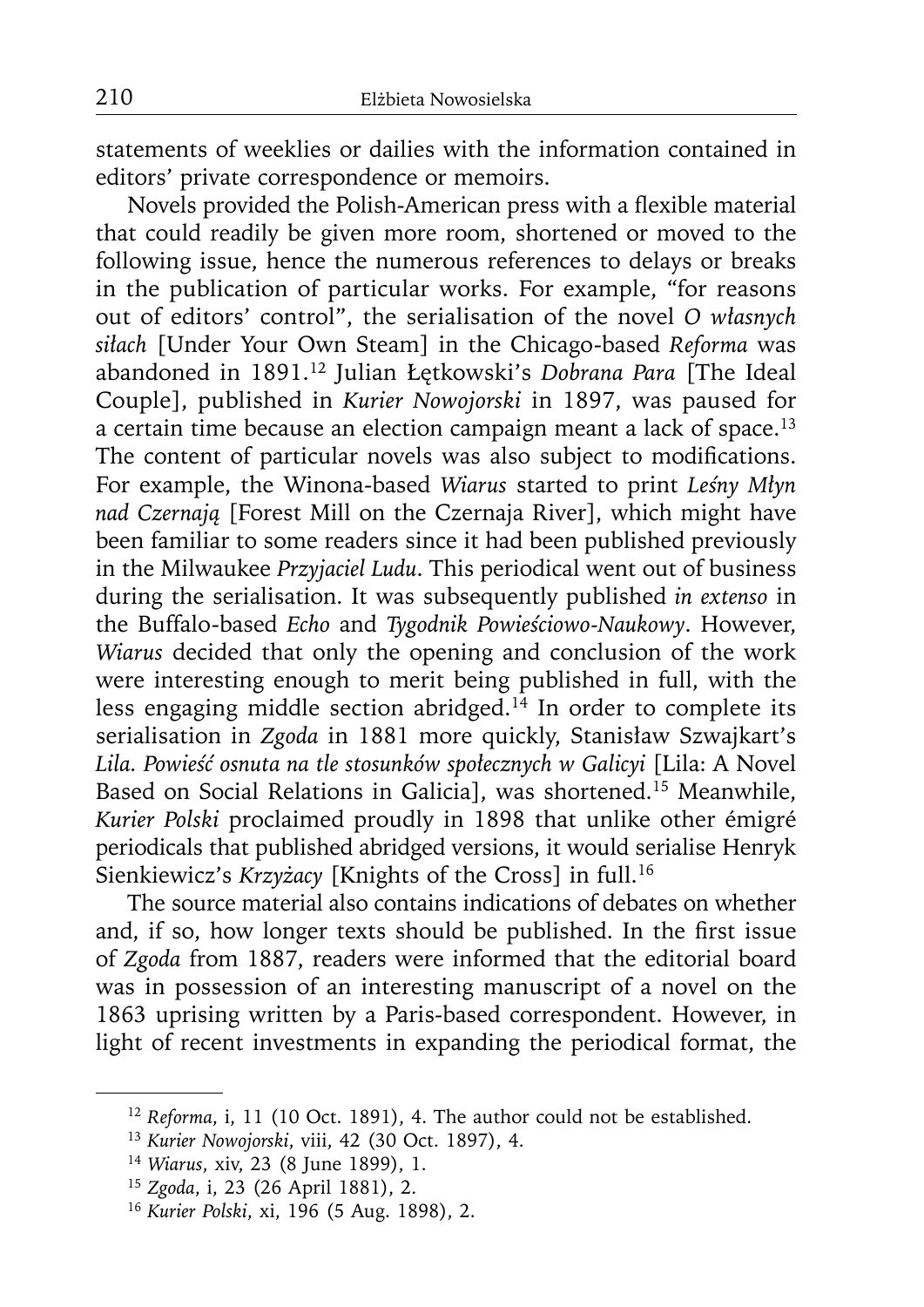publication was considered too risky.17 Perhaps this information was intended to gauge how much interest readers might have in work. The periodical repeatedly addressed the question of whether it should feature serialised novels. In 1908, for example, one of the arguments in favour of founding a Polish National Alliance periodical was that the weekly *Zgoda* did not make room for literary works.18 By contrast, Alina Zasławska, outlining in 1909 the mission of the women's edition of *Zgoda*, stated that one of its most important functions was to provide 'suitably selected' novels.<sup>19</sup> The fact that neither readers nor editors could agree on the form that the periodical should take became a running joke. In the humorous piece 'Redaktorskie kłopoty' [Editorial Difficulties], two contradictory sentences were presented as an illustration of typical complaints:

Dear Sir! I like periodicals for the novels, yet instead of a proper romance story, you publish some kind of memoirs and reviews that merely bore readers, and furthermore: I would advise you, Gentlemen, to abandon the novel column because it is not really something for us. Over in Galicia, they can write dishonest romance stories for dames. But our periodical should focus in its columns on economics and politics, rather than fairy tales.20

Also noteworthy was the issue of readers' comfort. The opening issues of *Wiarus* each year summarised the excerpts of novels published until that point so that new readers could read subsequent segments. For example, the first issue of 1901 discussed the beginnings of *Uncle Tom's Cabin* [published in Polish as *Chata wuja Toma*],<sup>21</sup> while in 1908, one reader, Bronisława Karwowska, suggested in a letter to the editors of *Zgoda* that the publication should:

appear in a format of half the size (book size), as was the case until July [1908], and were periodicals to serialise novels, as they do in Europe, then it would be easy to turn them into episodes, and newspapers would be doubly beneficial: we would read ourselves and in addition, promote reading.<sup>22</sup>

<sup>17</sup>*Kurier Polski*, vi, 1 (5 Jan. 1887), 1.

<sup>18</sup>*Kurier Polski*, xxvii, 21 (21 May 1908), (men's edition), 1.

<sup>19</sup>*Kurier Polski*, xxviii, 9 (4 March 1909), (women's edition), 1.

<sup>20 &#</sup>x27;Redaktorskie kłopoty', *Kurier Polski*, vi, 13 (30 March 1887), 5.

<sup>21 &#</sup>x27;Początek naszej powieści', *Wiarus*, xvi, 1 (3 Jan. 1901), 1.

<sup>22</sup>*Zgoda*, xxviii, 4 (28 Jan. 1909), (women's edition), 2. The issue was also addressed in the subsequent 5th issue of 4 Feb., 1.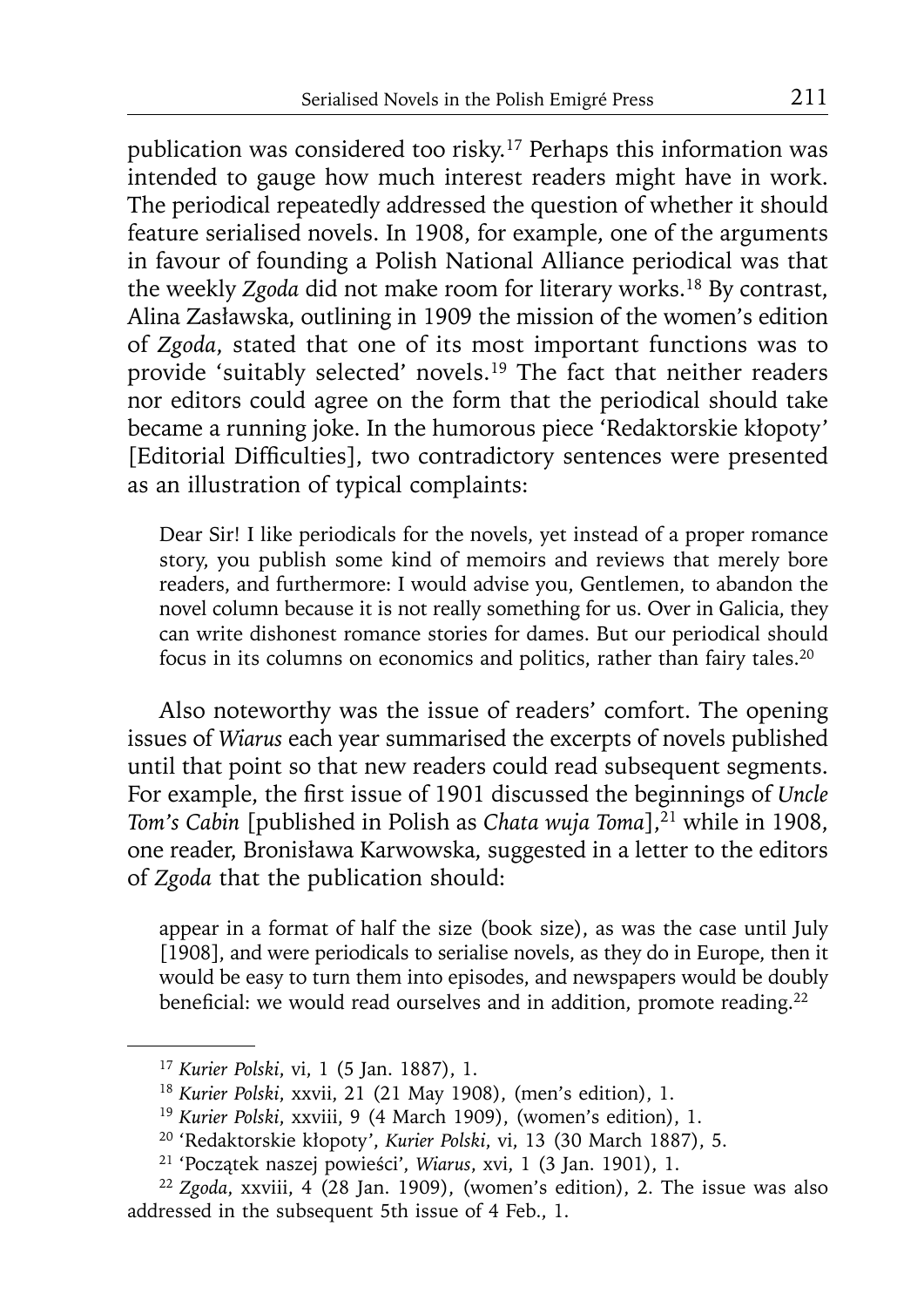*Dziennik Chicagoski*, meanwhile, recommended that anyone who did not like reading serialised novels could cut out the fragments and piece them into a whole.<sup>23</sup> This was common practice among poorer readers who could not afford their own books. Few periodicals sought to make this task easier by, for example, printing excerpts on half a page and including separate pagination so that it would be easier to have the pages bound. However, the majority of émigré weeklies and dailies treated novels as a core part of their publications. This was perhaps influenced by the fact that some of the more popular works were later published in separate volumes, securing additional income for the editorial offices. This was the case, for example, with *Straszna przygoda na zamku Szamotulskim. (Opowiadanie ze starych kronik)* [A Terrible Adventure at Szamotuły Castle – A Tale Based on Ancient Chronicles], published separately by the printworks of the Milwaukee-based *Kurier Polski* in 1894.24

Such volumes were also offered as prizes for paying for a full subscription on time. In an attempt to trigger readers' guilt, *Zgoda* noted that:

barely one hundred readers have as of now paid in advance for a year's subscription to *Zgoda*, which means that we must wait another fortnight to start reprinting [J.N. Rayski's] *Krwawa Zgoda* [Bloody Agreement]. We cannot understand our readers' indifference, as having written so enthusiastically about this novel's beauty, they are now so indolent as to not even pay for a periodical that in return would offer them a book with over 200 pages.25 This was also the case with another novel by the same author, *Bożenna. Siostra Miłosierdzia. Zdarzenia z naszych czasów w trzech częściach* [Bożenna, Sister of Mercy: Events From Our Age in Three Parts], which was sold as a separate volume at a price of \$1.50.26

This work was even subject of scathing reviews in the competing periodical *Kurier Polski*:

Bożenna, a former sister of mercy, worn down by the struggles of the battlefield, finally married Radwan and bestowed upon the lucky man "marital-patriotic kisses". This is the ending of Rayski's novel, which was published over nine months in *Zgoda* and whose single literary merit is

<sup>23 &#</sup>x27;Nasze nowe powieści', *Dziennik Chicagoski*, xv, 201 (26 Aug. 1904), 2.

<sup>24</sup>*Kurier Polski*, vii, 156 (2 July 1894), 4.

<sup>25 &#</sup>x27;Do Czytelników', *Zgoda*, vi, 35 (31 Aug. 1887), 1.

<sup>26</sup> *Kurier Polski*, v, 275 (21 Nov. 1892), 1.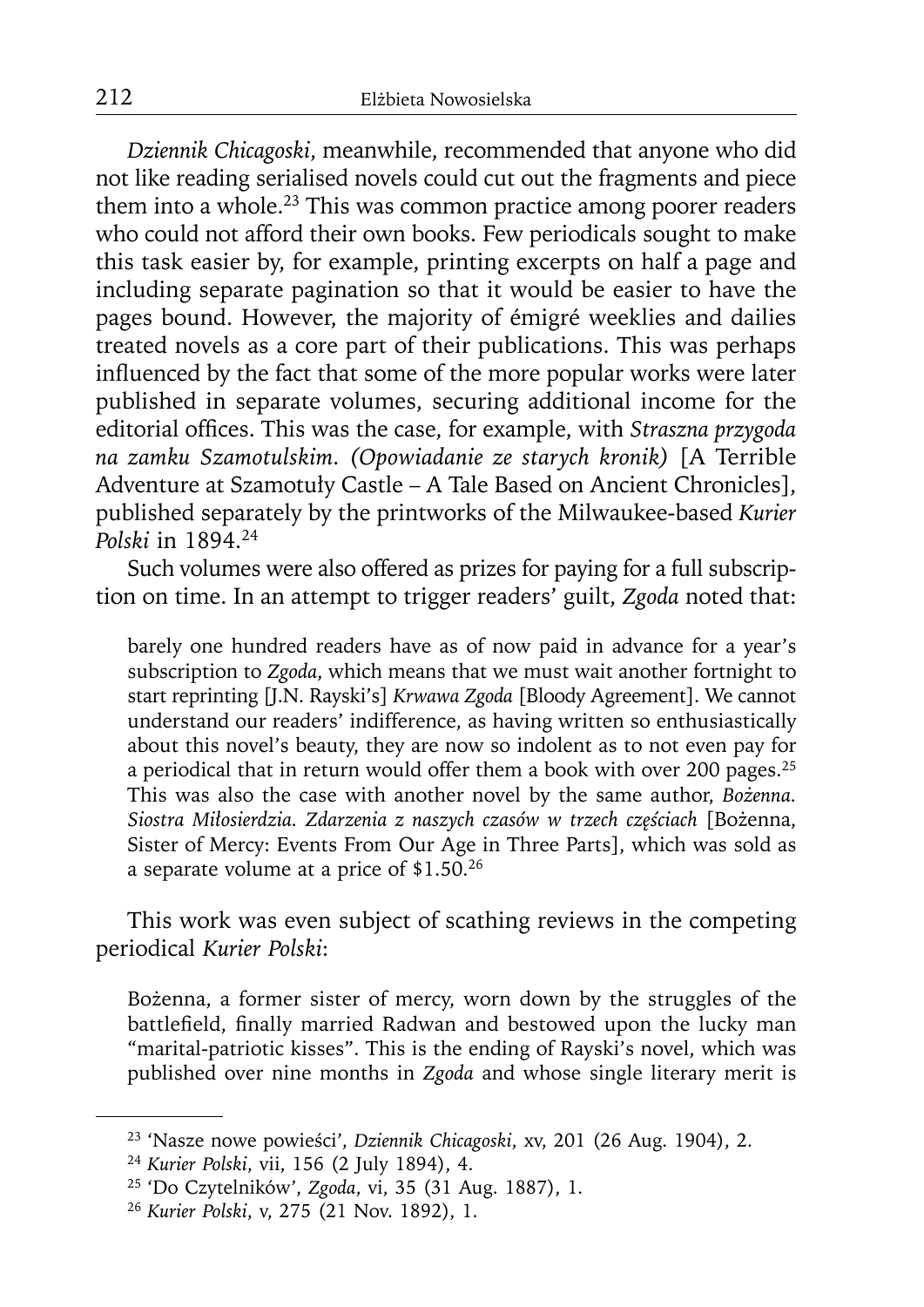that it did not drag on for ten years. The author wrote the novel in 1870 and had to wait twenty years to find a publisher willing to publish such nonsense – the [Polish] National Alliance.27

#### II

# AUTHORS AND GENRES

Some newspapers did not even feature the names of the authors of the published novels, while others even included the translators' names alongside those of the author. Works by Polish authors formed a significant majority – among cases where the author could be established – of the novels published in the Polish émigré press in the United States.28 The most frequently published author during the period under discussion here was Józef Ignacy Kraszewski. The immense popularity of his works was undoubtedly not only down to the quality of his literary talent but also the quantity of writing he produced. Summarising Kraszewski's impact as a writer, Zdzisław Leitgeber recognised that his most outstanding achievement was to teach several generations of Poles to read in their native language. Leitgeber found that Kraszewski's classical novels of manners were less impressive than his historical novels. While he in no way matched Sienkiewicz's genius, he paved the way for the future Nobel Prize winner.<sup>29</sup>

Ignacy Kraszewski', *Zgoda*, xxx, 3 (20 March 1911), (men's edition), 18–19.

<sup>27</sup>*Kurier Polski*, v, 109 (7 May 1892), 2.

<sup>&</sup>lt;sup>28</sup> For the purposes of this article, a list of 500 works published between 1881 and 1918 in the following periodicals was compiled: *Ameryka* (Toledo, 1889–1918), *Dziennik Chicagoski* (Chicago, 1890–1918), *Dziennik Narodowy* (Chicago, 1898–1918), *Dziennik Polski* (Chicago, 1895–6), *Echo* (Buffalo, 1889–1903), *Gazeta Chicagowska* (Chicago, 1884–5), *Gazeta Polska* (New York, 1893–5), *Głos Polek* (Chicago, 1902, 1910–16), *Jedność* (Philadelphia, 1895–8), *Kurier* (Toledo, 1890–4), *Kurier Nowojorski i Brooklyński* (New York, 1890–8), *Kurier Polski* (Milwaukee, 1888–1918), *Lud* (Buffalo–Chicago, 1896–1905), *Naród Polski* (Chicago, 1897–1918), *Niedziela* (Toledo, 1911–14), *Nowe Życie* (Chicago, 1890–8), *Obywatel* (New York, 1895–6), *Orędownik* (Trenton, 1901–3), *Orzeł Biały* (New York, 1892), *Praca* (Milwaukee, 1893), *Prawda* (Detroit–Bay City, 1887–1913), *Reforma* (Buffalo–Chicago, 1894–1901), *Reforma* (Chicago, 1891–2), *Słowo* (Milwaukee, 1893–5), *Sztandar* (Chicago, 1894–1902), *Tygodnik Powieściowo-Naukowy* (Chicago, 1884–1912), *Wiarus* (Winona, 1886–1918), and *Zgoda* (Chicago, 1881–1918). Given that many émigré publications have not survived to this day or are available in incomplete collections, this list is for orientation purposes only. 29 Zdzisław Leitgeber, 'Najnowsi powieściopisarze polscy 1863–1910. Józef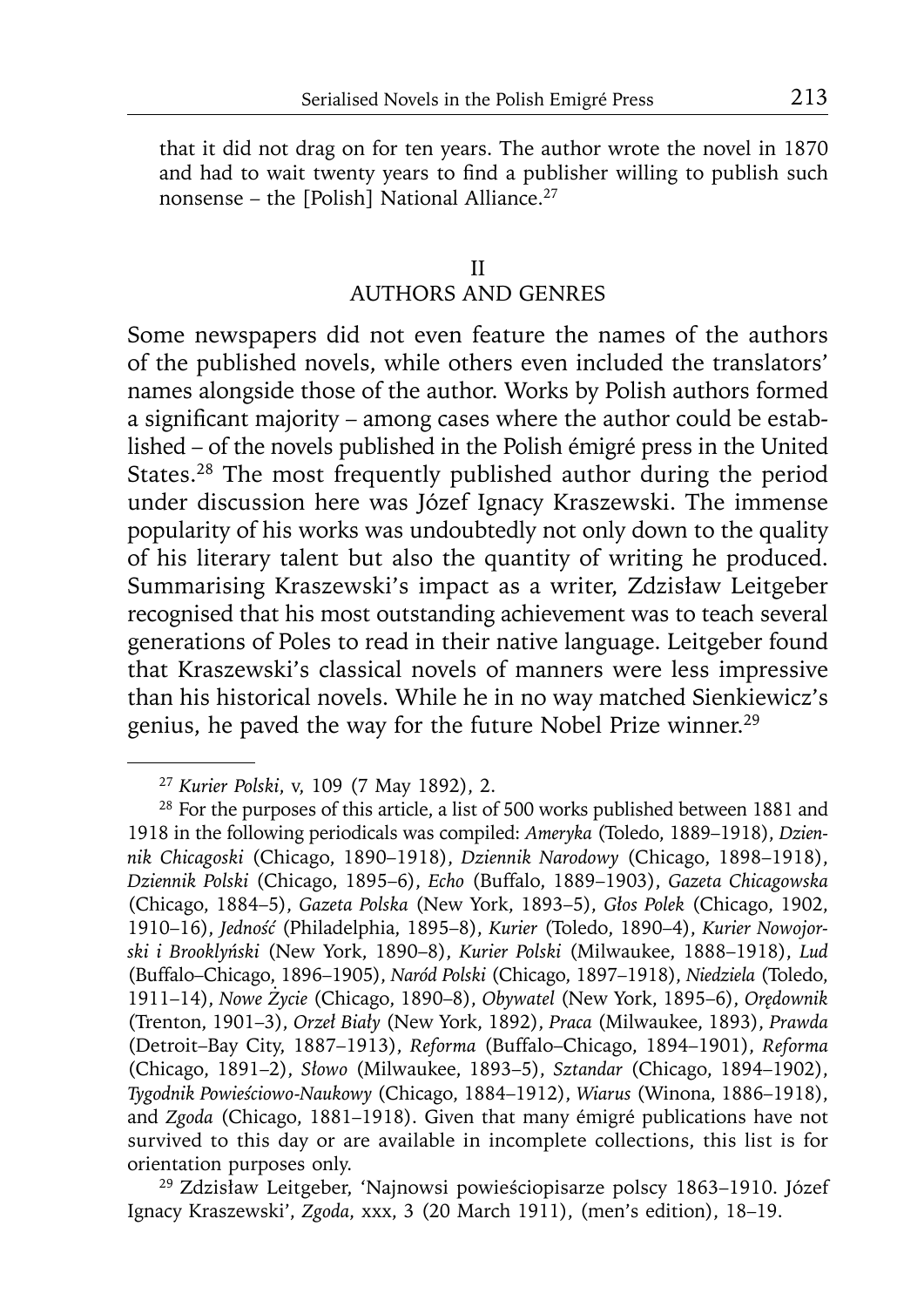Indeed, Henryk Sienkiewicz, the second-most popular novelist published in the émigré press, was written about in flowery language. There was great interest in any news relating to his life, travels and works, as well as in indications of his popularity among non-Poles, with his translators even becoming the subject of titbits.<sup>30</sup> In 1897, both *Kurier Polski* and then *Sztandar*, described Sienkiewicz as the most famous living Polish writer.31 The articles depicting Sienkiewicz's fame resound with the hope that interest in literature will translate into support for the Polish cause worldwide and perhaps even improve the chances of restoring independence. The high regard in which Sienkiewicz was held among émigrés in the US was evident, for example, in events that took place during the convention of District I of the Polish Falcons of America in 1907 in Trenton, NJ. Representatives of the movement demanded the removal of activists representing South Brooklyn for writing an 'immoral' letter that defamed the author of *The Knights of the Cross* and *Quo Vadis*. The accused appealed to the Complaints Commission, which determined that they could be readmitted to the organisation if they were to remove a certain comrade Kozłowski from their ranks, who was believed to have been the culprit behind the controversial text.<sup>32</sup>

Other male authors who were often serialised included Bolesław Prus, Karol Miarka, Walery and Władysław Łoziński, Zygmunt Miłkowski (who more commonly published under then pen-name Teodor Tomasz Jeż) and Adolf Dygasiński. Texts by female Polish authors were few and far between, with Maria Rodziewiczówna, Emma Puffke (née Kurowska), and Eliza Orzeszkowa appearing most often.

The same surnames were regularly featured in recommended reading lists that were occasionally put together by journalists and in the catalogues of émigré libraries. In 1891, *Reforma* published an inventory of the holdings of the Polish collections of the Chicago Public Library. Novels outnumbered other types of publications (520 works), with books by Józef Ignacy Kraszewski (46 titles) most numerous among them. Besides him, there were numerous works by Jan

<sup>30 &#</sup>x27;Tłumacz Sienkiewicza', *Sztandar*, v, 23 (10 June 1897), 1 (reprinted after *Kurier Polski*).

<sup>31</sup>*Ibid*., v, 22, 1897/8 (3 June 1897), 1.

<sup>32</sup> *Zgoda*, xxvii, 4 (23 Jan. 1908), (men's edition), 5.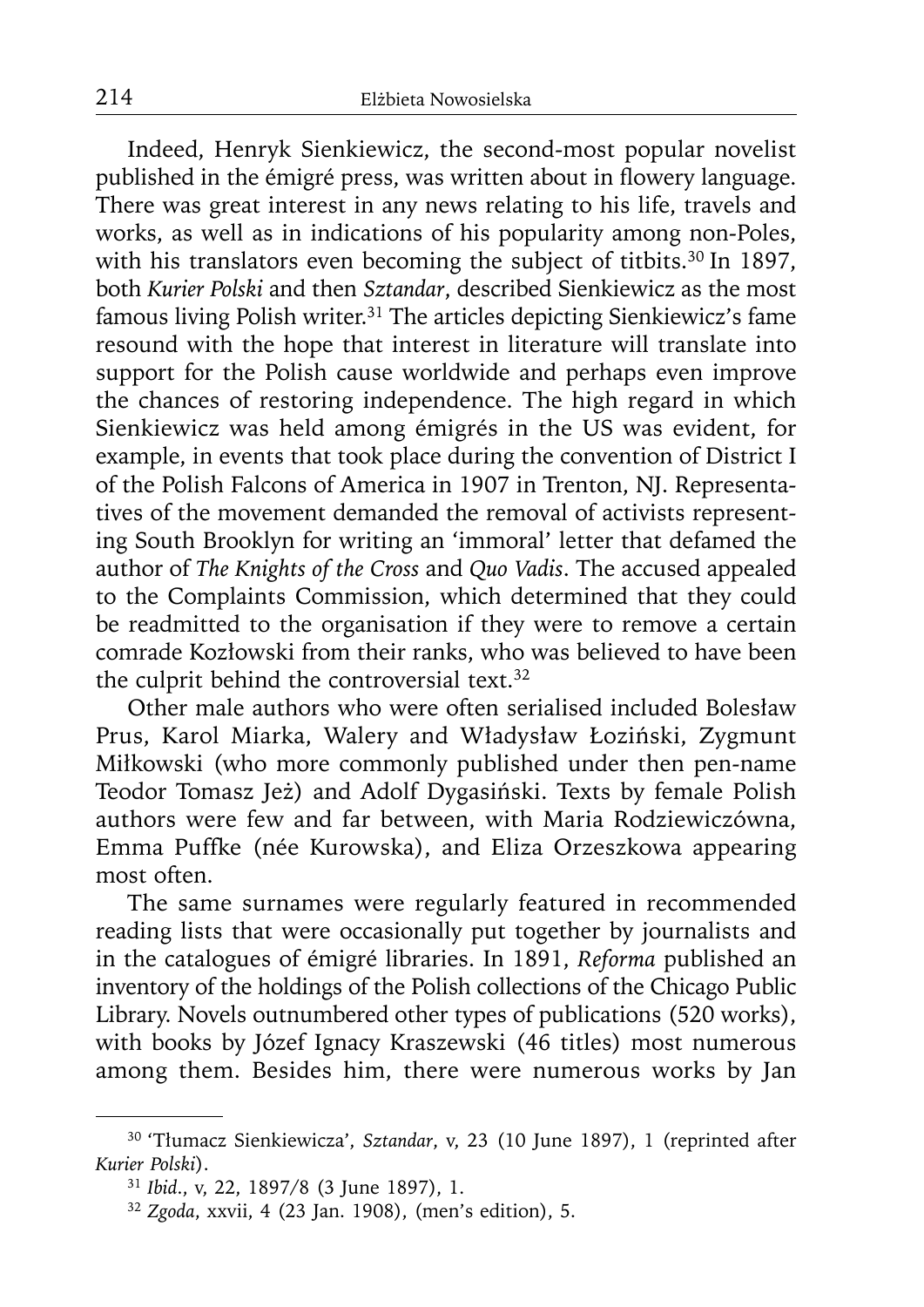Zacharyasiewicz (26), Zygmunt Miłkowski (14), Zygmunt Kaczkowski (12), and Adam Bełcikowski (10), while Paulina Wilkońska, with fourteen, had the highest number of books among female authors. The author who compiled the list noted that the younger generation of writers was represented by Henryk Sienkiewicz, Michał Bałucki, Kazimierz Chłędowski, Hajota (a pen-name used by Helena Janina Pajzderska), Marian Gawalewicz, Bolesław Prus, the Łoziński brothers, Edward Lubowski, Marennowa (Waleria Marrené), Zofia Mellerowa and Walery Przyborowski. The prevalence of older works was explained by the library collections being put together some time ago.<sup>33</sup> In 1911, *Dziennik Chicagoski* listed the names of authors recommended for young readers, mentioning: Feliks Bernatowicz, Henryk Rzewuski, Józef I. Kraszewski, Józef Korzeniowski, Józef Dzierzkowski, Jan Zacharyasiewicz, Maria Rodziewiczówna, Bolesław Prus and, with some minor caveats, Henryk Sienkiewicz. The compiler of this list recognised that while it lacked contemporary writers and the abovementioned authors' books were not very popular at libraries, the selection was the most suitable in educational terms.<sup>34</sup>

The names mentioned in the previous paragraph rarely appear alongside each other in today's literary history textbooks. Polish émigré periodicals during the period discussed here featured authors from various literary epochs with little concern for chronology. It was common for the same periodical to publish works that form part of today's contemporary school curriculum alongside pieces that have not stood the test of time and are, at best, familiar only to specialists. The criteria determining whether something would appear in the novel section were certainly not very strict. It is worth remembering that the mission statements of the majority of editorial boards made reference to preventing the Polish population from losing its sense of national belonging and to upholding traditional values. Thus older texts were ideally suited to this aim. According to M.F. Jacobson, the particular selection of works for publication that emerged was a result of the structure of Polish émigré society in the United States. For example, a large proportion of Jews who emigrated to the United States were members of the intelligentsia, which meant that a particular style of literature and set of key themes soon emerged. Most Polish

<sup>33</sup>*Reforma*, i, 13 (Chicago, 24 Oct. 1891/92), 3.

<sup>34</sup> *Dziennik Chicagoski*, xxii, 21 (26 Jan. 1911), 4.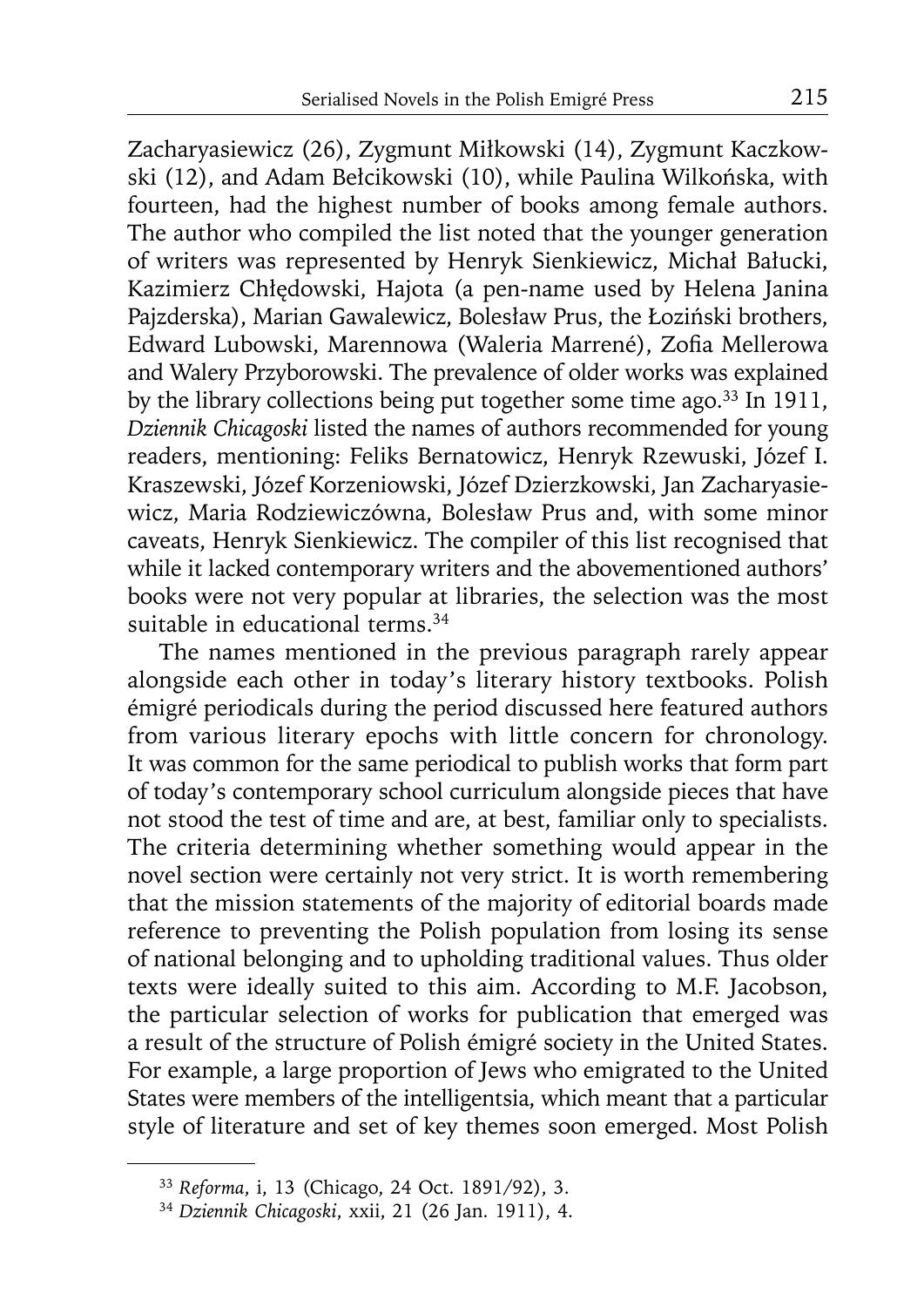migrants, however, were of rural origin, meaning that classical texts in the Romantic tradition prevailed. $35$ 

One consequence of selecting such texts was that the émigré publications in the US were far behind their European counterparts when it came to keeping up with the latest literary trends. For example, in 1901, the Chicago-based *Dzień Święty* published the novel *Klara czyli zwycięstwo cnoty* [Clara, or the Victory of Virtue] by Father Christoph Schmidt, who died in 1854, with Janusz Dunin highlighting that this was one of the most widespread examples of street literature [*literatura kramarska*] in Europe in the first half of the nineteenth century.36 In turn, the novels of Józef Korzeniowski (1797–1863) were published in *Kurier Polski* between 1896 and 1898, and in the women's edition of *Zgoda* in 1907. Daniel Kiper has noted that between 1881 and 1907, it was texts written in the Romantic, rather than Positivist, spirit that prevailed in *Zgoda*. However, he also points out that this periodical was keen to publish Positivist novellas by authors largely unknown today.<sup>37</sup> The dearth of contemporary authors was evident even in the most ambitious periodicals published by Polish émigrés in the USA. According to Danuta Pytlak, subjects relating to Poland and patriotism in the Positivist spirit dominated, for example, in the Chicago-based *Ogniwo* (which was published by Helena Staś between 1909 and 1911), even as other literary tendencies prevailed in the partitioned Polish lands.<sup>38</sup> It should also be noted that the large majority of periodicals discussed here did not target elite audiences; thus, the apparent anachronism of the novels published there was not necessarily a significant failing. This was also why the periodicals rarely featured literary criticism or discussions of the texts published in Polish of the common kind in the press coming out of Cracow or Warsaw. The general news focus of most of the US-based periodicals meant that they rarely included reviews or in-depth analyses of authors' writing style and the motifs featured in work, but instead tended to inform readers of publications they might find useful, such as dictionaries or songbooks. Daniel Kiper has similarly assessed the content of *Zgoda*, arguing that its editors made little effort to shape readers' tastes

<sup>35</sup> Jacobson, *Special Sorrows,* 95, 112.

<sup>36</sup> Dunin, *Papierowy bandyta*, 115 f.

<sup>37</sup> Kiper, *"Zgoda" i spór*, 145, 148.

<sup>&</sup>lt;sup>38</sup> Pytlak, 'The Link: Polish Positivist Influences', 100 f.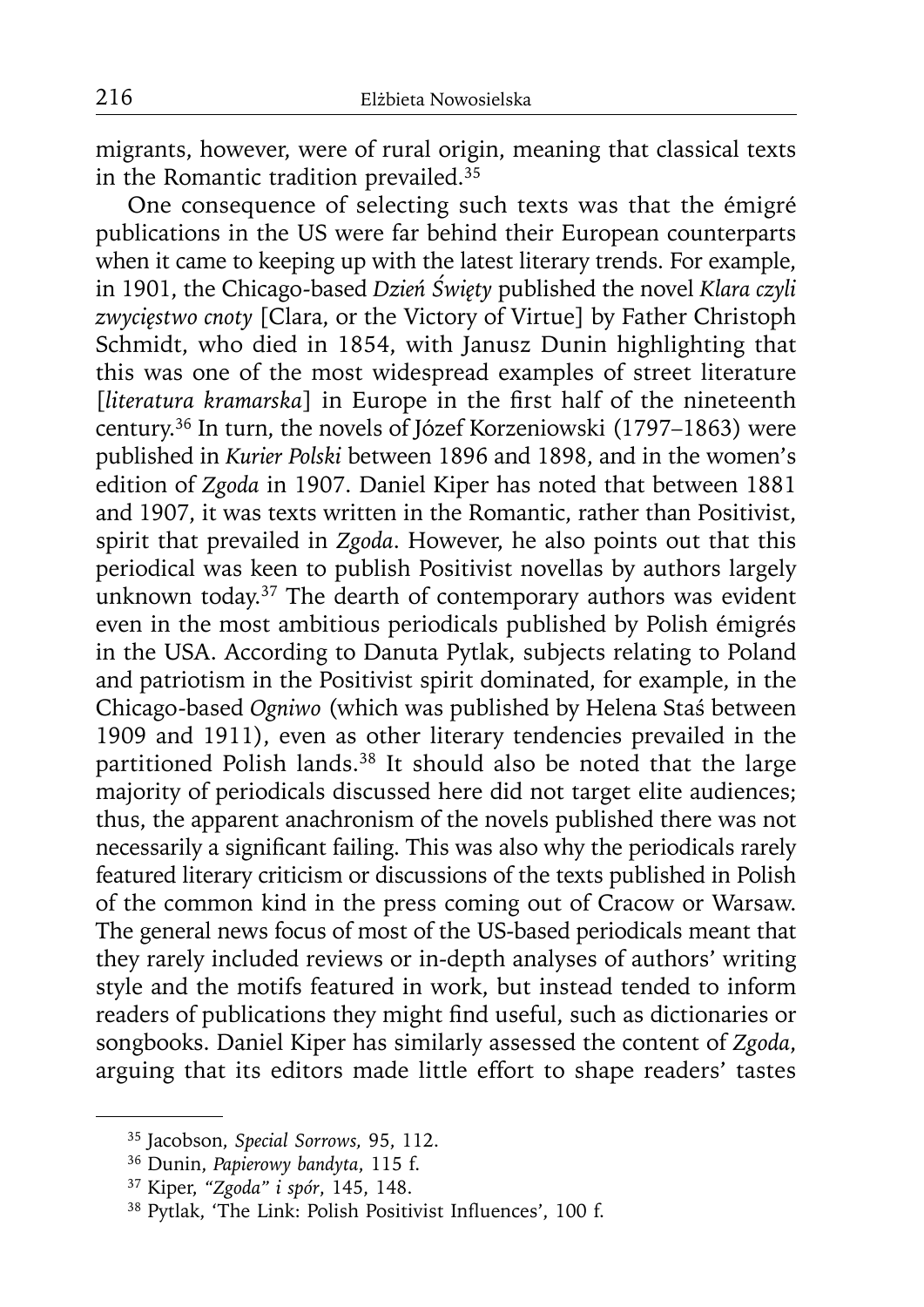when it came to novels. The periodical did not follow literary trends and fashions around the world, nor did it have an extensive literary criticism section. The publication of longer works was treated as something that supplemented educational and patriotic endeavours.<sup>39</sup>

According to Karen Majewski, the literary efforts of Polish émigrés in the US are indicative of attempts to create a new, Polish-American identity.40 However, the vast majority of works published in the press before 1918 were written by authors living in Europe. If a periodical did decide to print a piece by an émigré writer, then it was usually by a publisher, editor or other regular collaborators involved with a given publication, as was the case with Alfons Chrostowski, Czesław Łukaszkiewicz and Stanisław Osada. Female émigré writers faced even more significant difficulties. The discrimination faced in the world of émigré journalism became the subject of Helena Staś' 1910 novel *Na ludzkim targu* [In the Human Market].<sup>41</sup>

Given the conditions outlined above, texts discussing the lives of Polish émigrés were not common.42 This does not mean, though, that there was little interest in such works. *Sztandar*, for example, noted that the Warsaw-based *Ateneum* would be publishing Zygmunt Słupski's novel *W raju* [In Paradise], which described the lives of Poles in the USA.43 By contrast, the thriller *Król morderców* [King of Murderers], written by the émigré journalist Stanisław Dangel-Langowski and published in *Ameryka* in 1895, was set in the Wola district of Warsaw.44 The novel did not make a positive impression on a reviewer writing for the Toledo-based *Kurier*, who noted:

A star is born in the world of Polish writing – and, God willing, may it burn out as soon as possible. Dangel-Langowski, alias Sawicki among many aliases, has written the novel *Król morderców* for *Ameryka*. From the very outset, it is easy to imagine what tasty morsel he has prepared for our people. The opening sees the author introducing us to a gang of bandits,

<sup>39</sup> Kiper, *"Zgoda" i spór*, 143 f.

<sup>40</sup> Majewski, *Traitors & True Poles*, 8.

<sup>41</sup> Danuta Romaniuk, 'Dream or Reality? Polish American Serial Fiction during the Cultural Transition, 1900–1939', in Patricia Okker (ed.), *Transnationalism and American Serial Fiction* (New York–London, 2012), 180 (fn. 4).

<sup>&</sup>lt;sup>42</sup> D. Kiper has also produced similar findings. See Kiper, "Zgoda" i spór, 162 f.

<sup>43</sup>*Sztandar*, vi, 10 (10 March 1898), 2.

<sup>44</sup> *Ameryka*, ix, 29 (13 July 1895), 5.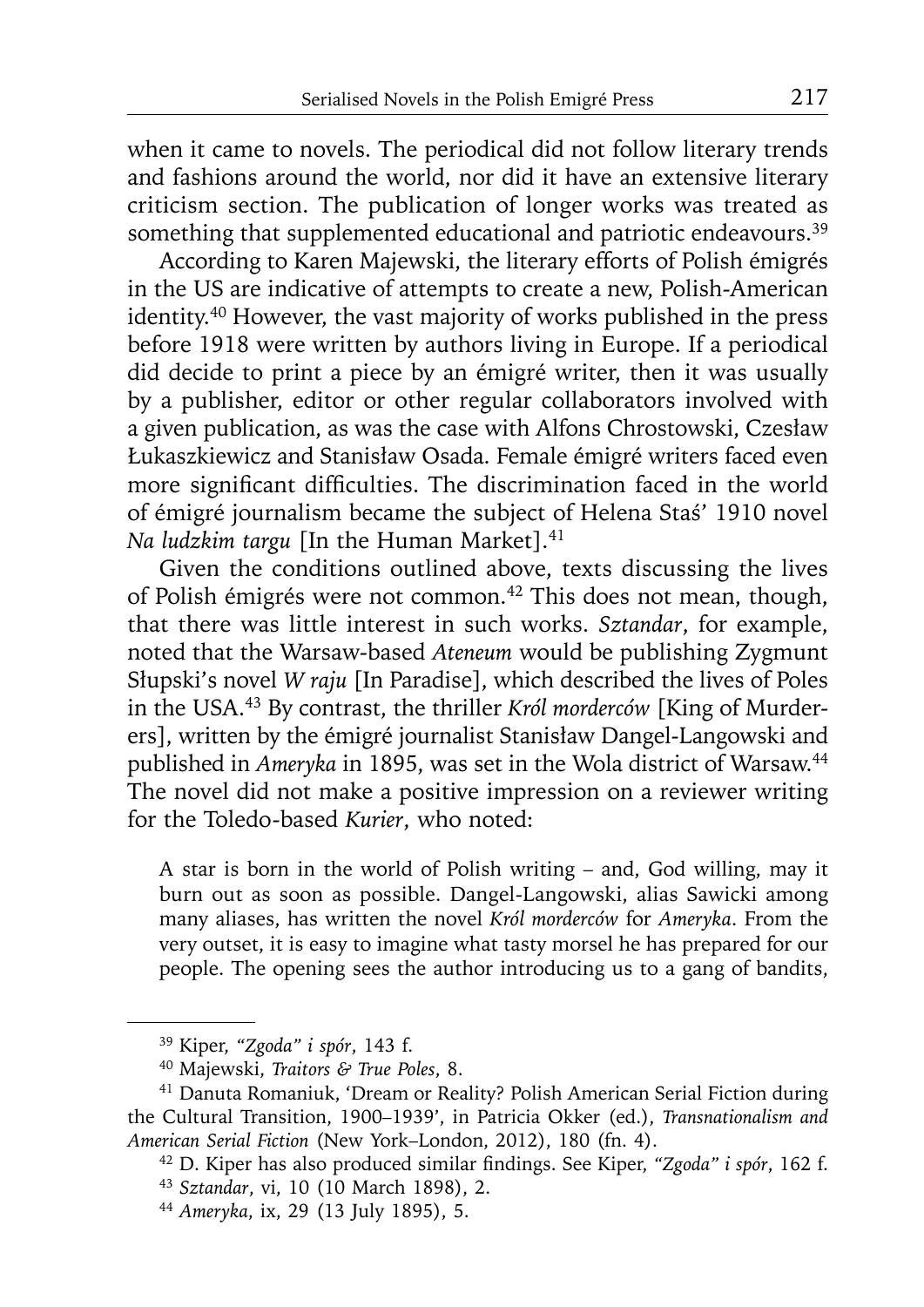whose ringleader he makes the hero [!] of the novel. This comes as no surprise. Every author writes about what he knows best.<sup>45</sup>

An exception was the adverts and information that appeared in *Zgoda* regarding the life and work of Jan Nepomucen Rayski, who was its Paris-based correspondent. Perhaps the editors were motivated by the author's role in the 1863 uprising, thus his involvement with the periodical earned it some prestige. *Zgoda* used Rayski's oration at the funeral of the tribunal chairman Laurens Desassarts to heap praise on the author, while also providing information about his works published in *Zgoda*:

We do not believe that we are committing an indiscretion by taking this opportunity to inform our readers that immediately following the conclusion of the current novel being serialised in the column, we will start publishing Mr Rayski's novel *Krwawa Zgoda* [Bloody Agreement], which was written specially for the Alliance's periodical. It will be a folk tale, a patriotic one, which aims to prove to the Polish people that they owe their emancipation neither to Prussians nor Muscovites, but to their compatriots.46

There were relatively few stories set in US-American realities. One such example was the novel *Marjorie* by Joanna Gould and translated by Zofia Hartingh, which appeared in *Kurier Polski* in 1893. This novel tells the story of the eponymous orphan whose fate became entangled with the Civil War.<sup>47</sup> Daniel Kiper also stresses that general history, including the history of the United States, appeared very rarely, whereas the Polish past enjoyed great popularity.<sup>48</sup>

Works in English, French and German were most commonly translated into Polish, with books in other languages, including Russian, rare. This particular selection of languages could be ascribed most probably to the availability of works. Serialised contemporary international novels were often considered to be of inferior quality. One *Dziennik Chicagoski* journalist noted as part of his discussion of cinema and the mechanisation of life that "the novel has been industrialised: what fills columns abroad are mass-produced products that have

<sup>45</sup>*Kurier*, v, 28 (11 July 1895), 4.

<sup>46</sup>*Zgoda*, iv, 52, 1885/86 (10 March 1886), 3; 'Do Czytelników', *Zgoda*, vi, 12 (23 March 1887), 7. On the popularity of J.N. Rayski see also: Kiper,*"Zgoda" i spór*, 162.

<sup>47</sup>*Kurier Polski*, vi, 25 (30 Jan. 1893), 3.

<sup>48</sup> Kiper, *"Zgoda" i spór*, 152 f.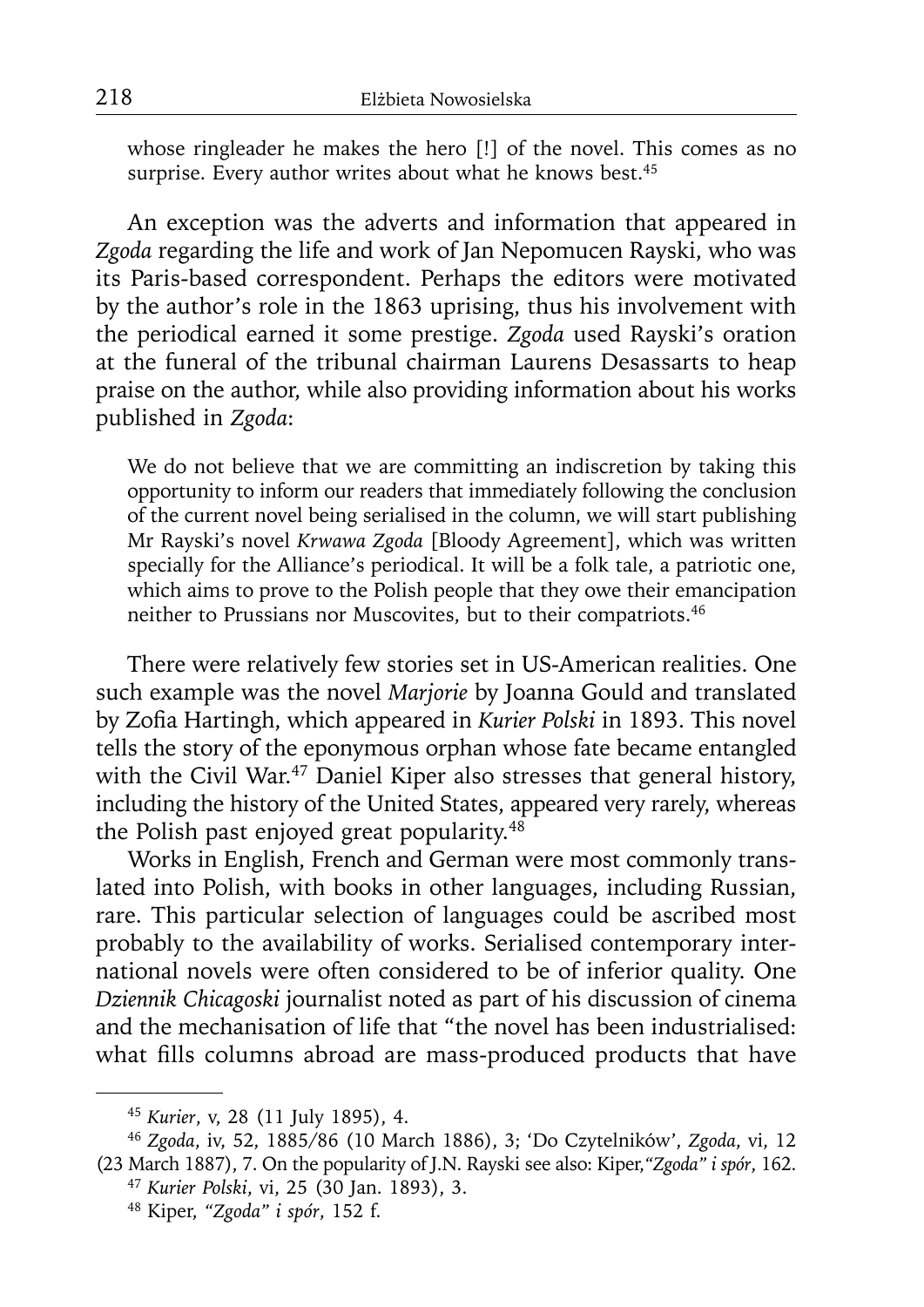nothing to do with creativity and art".<sup>49</sup> Perhaps another reason for the limited interest in non-Polish-language writing was that including a work by an author whose background was deemed unsuitable could result in attacks by competing publications. This situation could also result in some fairly comical mistakes. The Chicago-based daily *Telegraf* responded to accusations by *Wiara i Ojczyzna* by outlining the background of one of the authors it had published:

The novel is by the world-famous Hungarian novelist Jokay [Mór Jókai]. The author of the *Przegląd* [Review] column declared Jokay a Jew and his novel tendentiously immoral. Neither is true. Jokay is not a Jew and never has been; the author could just as brazenly lie and state that Kościuszko was a mason and Copernicus an anarchist…

However, following this correction, *Telegraf* published an equally untrue theory regarding the origins of another author published by the competition:

While we do not like throwing stones in a glass house!... we must inform the esteemed *Przegląd* writer that Jul[es] Verne, author of a novel currently being published in *Dzien*. *Chicagoski* and begun under the editorship of Father Domagalski, is a Jew and a Polish Jew at that. Verne's real name is Joel Olszowicz and he comes from the Płock region, in the Kingdom [of Poland], which he left as a child and emigrated to France, where under his adopted surname, he became a famous writer.<sup>50</sup>

In turn, during the conflict between the editorial offices of the Chicago-based periodicals *Dziennik Polski* and *Zgoda*, the former levelled the accusation at its competitor that Łuskina, author of a novel published in the latter, "might be an outstanding writer […] but he was not familiar with the spirit of the Polish nation, he did not trace exactly the currents that are flowing through our society  $[...]$ , because he was not a Pole but a Muscovite, [from] a nation whose soul has always glorified physical force".51 In response, *Zgoda* pointed out that the writer's widow, a popular Polish painter and journalist, lived in Cracow.52

<sup>49 &#</sup>x27;Teatr mechaniczny', *Dziennik Chicagoski*, xx, 94 (22 April 1909), 6.

<sup>50 &#</sup>x27;W obronie własnej', *Telegraf*, i, 8 (9 June 1892), 2.

<sup>51</sup>*Dziennik Polski*, ii, 122 (23 May 1896), 2.

<sup>52</sup>*Zgoda*, xv, 22 (28 May 1896), 1. Włodzimierz Łuskina (1849*–*94), a Polish painter and engineer. Student of Jan Matejko who also studied at the Cracow School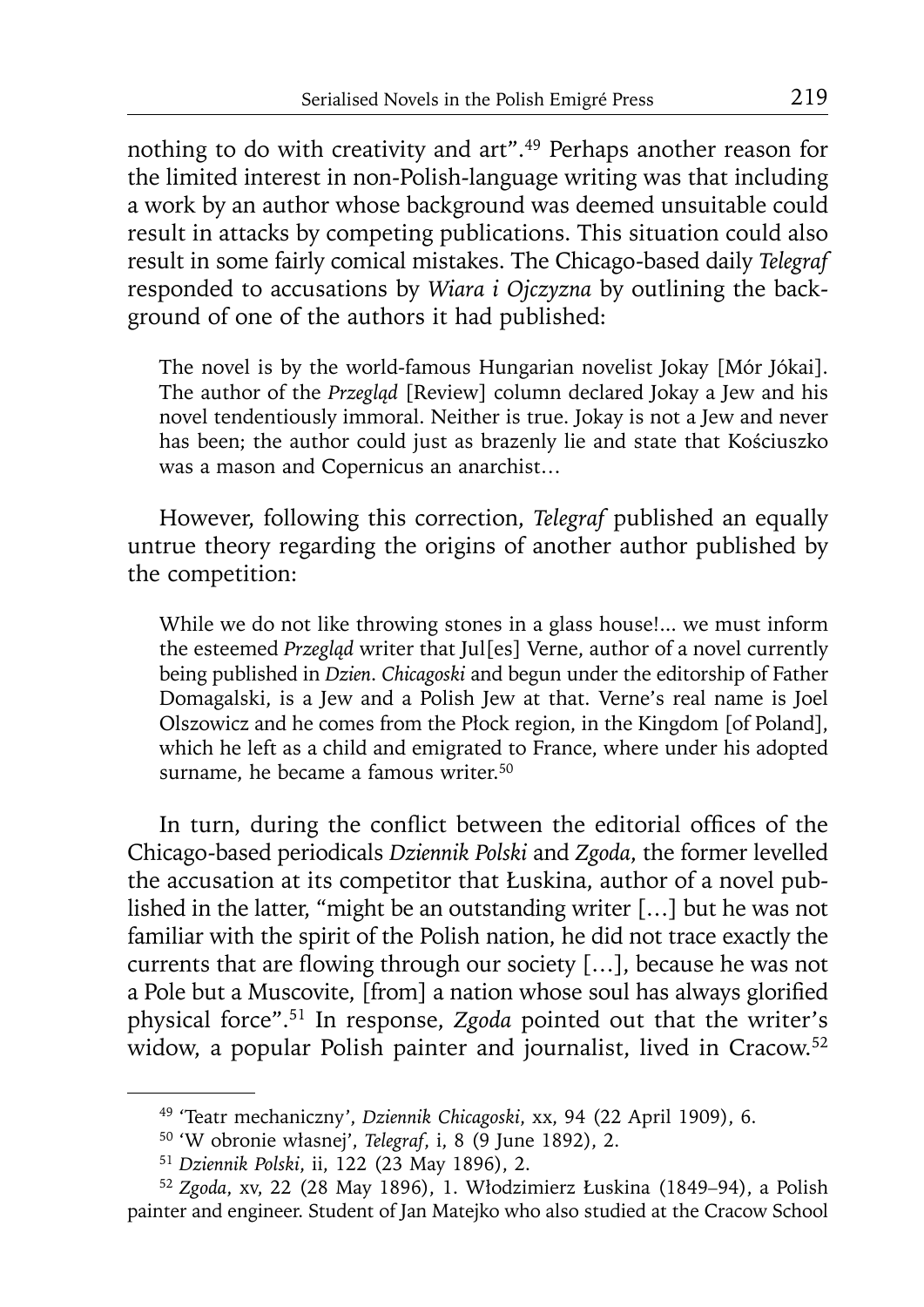It should also be stressed that the larger periodicals sought to publish both Polish and international works in later years. From mid-1904, there were attempts in *Dziennik Chicagoski* to print two novels in parallel, one Polish and one in translation. *Naród Polski* adopted a similar strategy in selecting works.

It was rare to find any details regarding how novels were translated and prepared for print. Before beginning serialisation of Jules Verne's *Le Testament d'un excentrique* (published in Polish as *Testament milionera chicagoskiego* – literally 'The Will of a Chicago Millionaire', and in English as *The Will of an Eccentric*), the editors of *Dziennik Chicagoski* decided to explain to readers why they had commissioned a new translation rather than use the existing Polish version by Michalina Daniszewska. Both Verne's original and the translation that had been published in the Warsaw-based weekly *Wieczory Rodzinne* in 1900, were said to contain numerous, albeit minor, factual errors regarding the city of Chicago. These were, for example, mistakes regarding the names of streets and neighbourhoods (for example, Smith Side instead of South Side), while the text also mentioned a clock on the tower of the city hall that in reality did not exist. While such details were inconsequential for European readers, they would be glaring errors for residents of the city where the story was set. *Dziennik Chicagoski*, therefore, decided to base the translation on the English- -language version that had appeared in *Hearst's Chicago American*, where such mistakes had been corrected. The translator working on the new Polish version was also said to be familiar with US-American realities.<sup>53</sup>

The majority of the serialised novels discussed here were not commissioned (or translated) for a particular publication but had appeared earlier in periodicals based in the partitioned Polish lands or in series published there. The US-based periodicals often featured older works, written by deceased authors, which was the simplest and cheapest solution. According to K. Majewski, a side-effect of this phenomenon was that it hindered émigré authors from making their debuts because

of Fine Arts. In 1876, he married Wiktoria Grek, with whom he had a daughter. He collected material for the novel *Wielki rok* during a visit to France, with his conversations with officers resulting in a spy scandal that saw him arrested in 1892. See Michał Niezabitowski, 'Włodzimierz Łuskina – zapomniany malarz krakowski', *Krzysztofory*, xvi (1989), 21*–*5.

<sup>53 &#</sup>x27;Testament Milionera', *Dziennik Chicagoski*, xi, 183 (6 Aug. 1900), 4.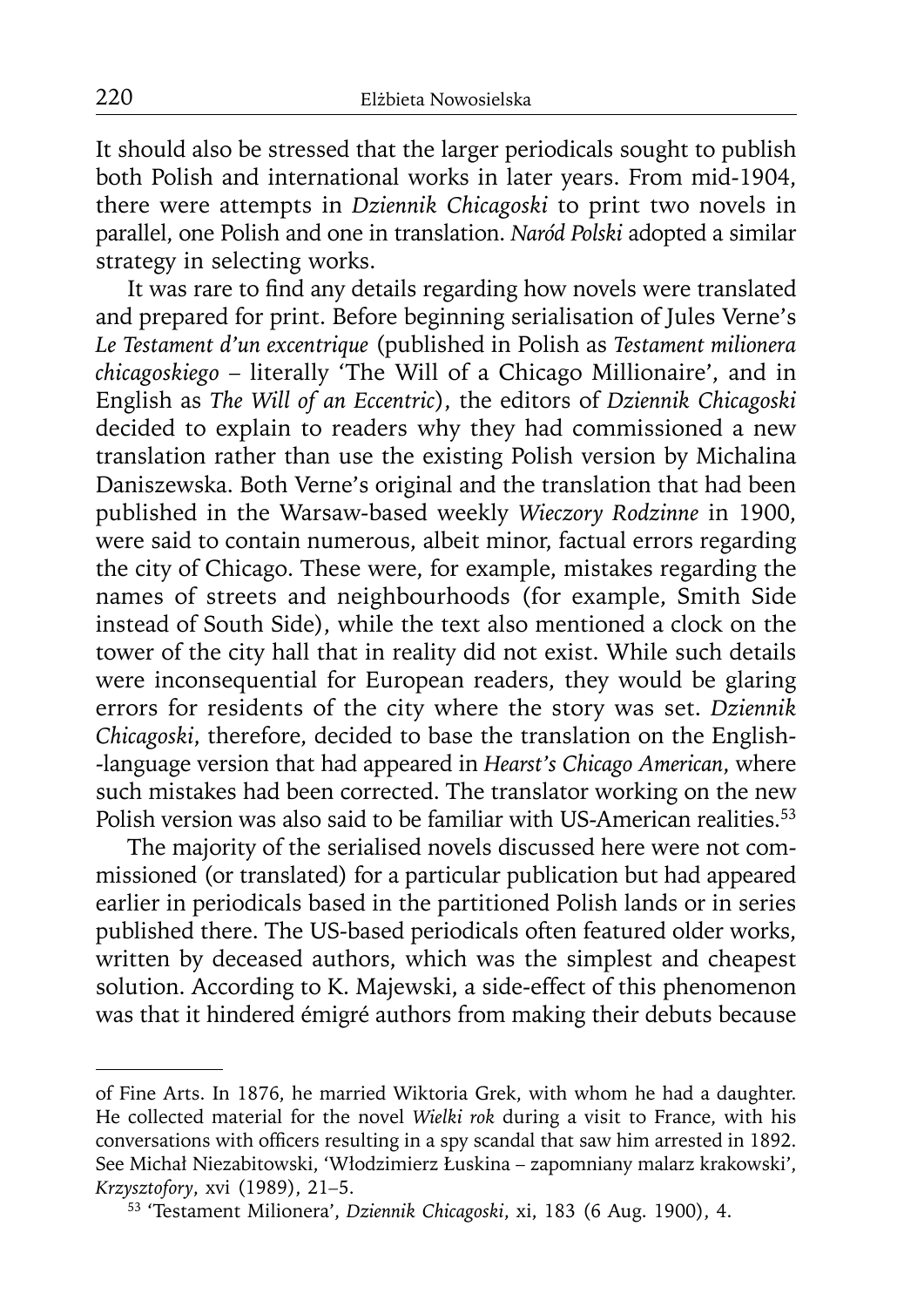they would expect to receive royalties and were thus less profitable for publishers than reprints.<sup>54</sup> This does not mean, though, that this practice was generally accepted among émigré communities. Discussions regarding the damage done by plagiarism continued throughout the period discussed here. For example, in 1887, *Polak w Ameryce* accused the newly-founded Buffalo-based illustrated weekly *Dzwon* of reprinting its texts and images from a Warsaw-based publication.55 *Zgoda* defended the new periodical, declaring that

the publication of Kraszewski's best work *Stara Baśń* [An Ancient Tale], like the translation of Polish writers' works into English, shows that the editor is indeed taking excerpts from Polish periodicals, but this does not mean *Dzwon* commits plagiarism of any European publication – indeed, the idea of familiarising Americans with works by our writers is a beautiful one, and it should inspire admiration, encouraging others to recommend the periodical.<sup>56</sup>

The journalists at *Zgoda* were less optimistic about *Tygodnik Powieściowo- -Naukowy*, another periodical with a literary focus. In 1896, they compared Władysław Dyniewicz's activities in the book world to piracy, and his cheap reprints meant, they claimed, that neither honest booksellers nor authors themselves could earn a living.<sup>57</sup> Elsewhere they wrote that the publishing novels without the permission of authors who were still alive was proof of the moral failings of certain Polish publishers.58 *Kurier Polski w Paryżu*, based in Paris, also expressed a highly critical opinion of *Tygodnik Powieściowo-Naukowy*, which was then reprinted in the Chicago-based *Zgoda*:

There are no original works whatsoever in *Tygodnik*, there are only reprints of novels that have been well-known in Poland for ages. The publisher has already collected the proceeds from over one thousand subscriptions and more are forthcoming. This is thus rather profitable speculation, particularly given that the publisher does not pay a penny for the novels featured in the periodical.59

<sup>54</sup> Majewski, *Traitors & True Poles*, 43.

<sup>55 &#</sup>x27;Nasza prasa', *Polak w Ameryce*, i, 16, 1887/88 (24 May 1887), 2.

<sup>56 &#</sup>x27;Nasza prasa', *Zgoda*, vi, 22 (1 June 1887), 4.

<sup>57 &#</sup>x27;Dom Związkowy a p. Dyniewicz', *Zgoda*, xv, 5 (30 Jan. 1896), 1.

<sup>58</sup> Grzymała [pseud.], 'O moralności w ogóle a etyce dziennikarskiej w szczególe', *Zgoda*, xv, 16 (16 April 1896), 4.

<sup>59</sup>*Kurier Polski w Paryżu*, iv, 23 (1 Dec. 1884), 8; *Zgoda*, iii, 42, 1884/85 (24 Dec. 1884), 2.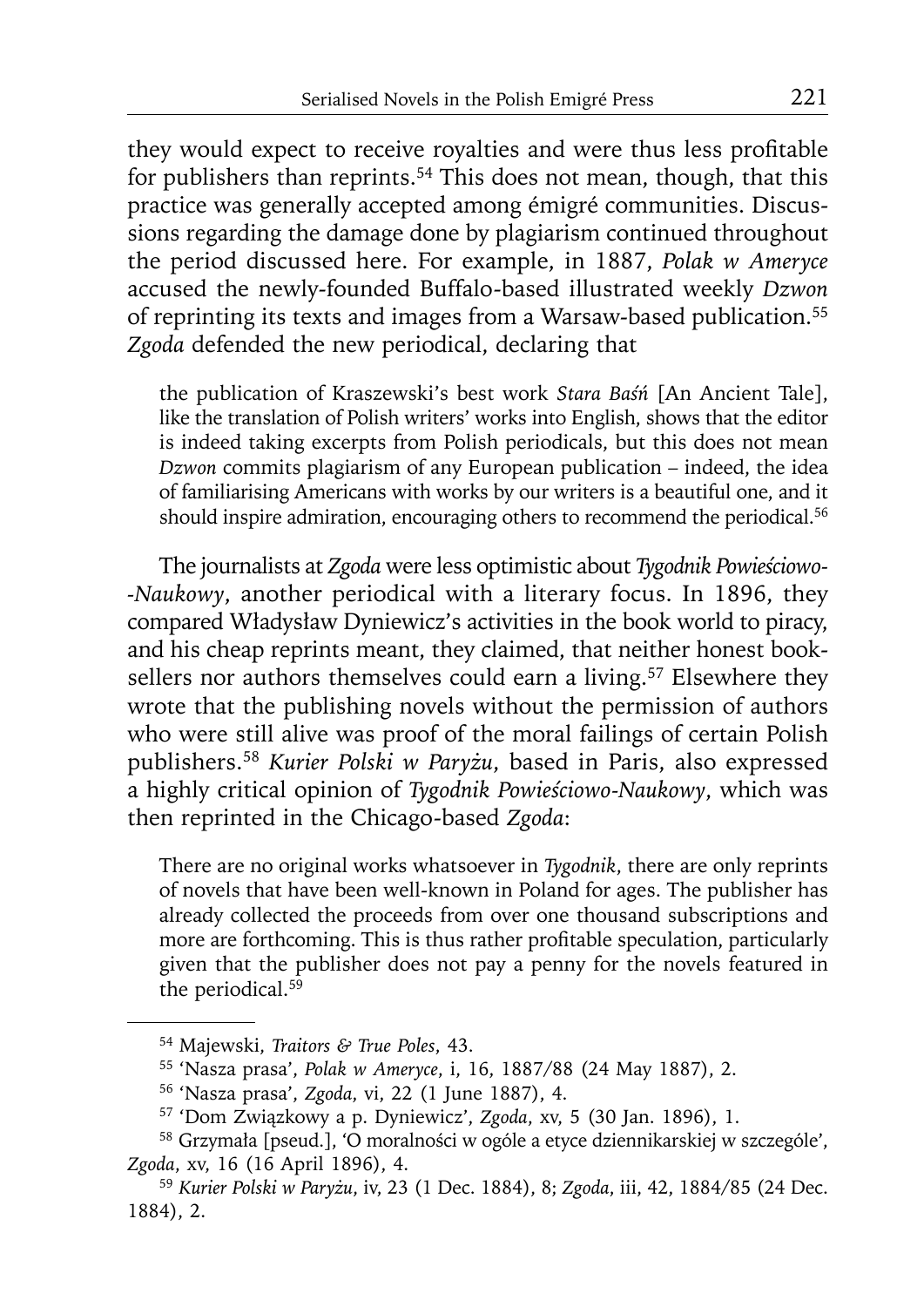The publisher of *Polak w Ameryce* was described in similar terms.<sup>60</sup> The accusation that Władysław Dyniewicz made a living from publishing others' novels was not without merit. Analysis of his output as a publisher shows that the majority of works he issued were literary pieces.<sup>61</sup>

In turn, *Zgoda* responded tetchily to the accusations of *Dziennik Chicagoski* that it published articles from other periodicals without crediting them. It wondered whether Jules Verne had permitted *Dziennik Chicagoski* to publish his works.62 In response to a reader's letter, *Zgoda* explained that it features "only original novels – nothing reprinted, nothing by an unknown author, no incomplete works. We do not return manuscripts".63 Meanwhile, Alfons Chrostowski, writing from New York for *Nowe Życie* complained that his novel *Hurkowa Katem*, written for *Gazeta Polska* using the pen-name Józefat Wieczorek, had been reprinted in *Kurier Nowojorski i Brooklyński* without authorisation. This was particularly troubling, he stated, given the reputation of the periodical: "Since *Kurier* is an anti-progressive publication that promotes religious fanaticism and intolerance, I hereby protest the illegal appropriation of my work. I do not want to be associated in any way with a periodical that promotes principles similar to those of *Kurier*".64

In order to counteract such practices, publications later included the remark "reprinting prohibited". This was the case, for example, with Alfons Chrostowski's novel *Niewolnik polski* [The Polish Slave] that appeared in the Pittsburgh-based *Jutrzenka* in 1894. Over time, it became common practice to add a note stating that a periodical had commissioned a given work. In 1904, the Polish version of Jules Verne's *Captain Antifer – Przedziwne przygody majstra Antifera –* featured a note stating that the translation was produced exclusively for *Dziennik Chicagoski*, while in 1912 the serialisation of Jan Ogiński-Kontrymowicz's *W promieniach sławy* [In a Blaze of Glory] bore the remark "exclusively for this periodical". Presumably, though, such notes had a limited impact.

According to Daniel Kiper, *Zgoda* was pressured by resolutions passed by the Polish National Alliance to restrict reprints of works

<sup>60</sup>*Polak w Ameryce*, ix, 257 (10 Feb. 1896), 4.

<sup>61</sup> J. Albin and I. Marciniak, '*Chicagoski Tygodnik Powieściowo-Naukowy'*, 42, 114 ff.

<sup>62</sup>*Zgoda*, xi, 14 (6 April 1892), 1.

<sup>63</sup>*Zgoda*, i, 39 (16 Aug. 1881), 4.

<sup>64</sup> *Nowe Życie*, iii, 22 (28 May 1892), 4.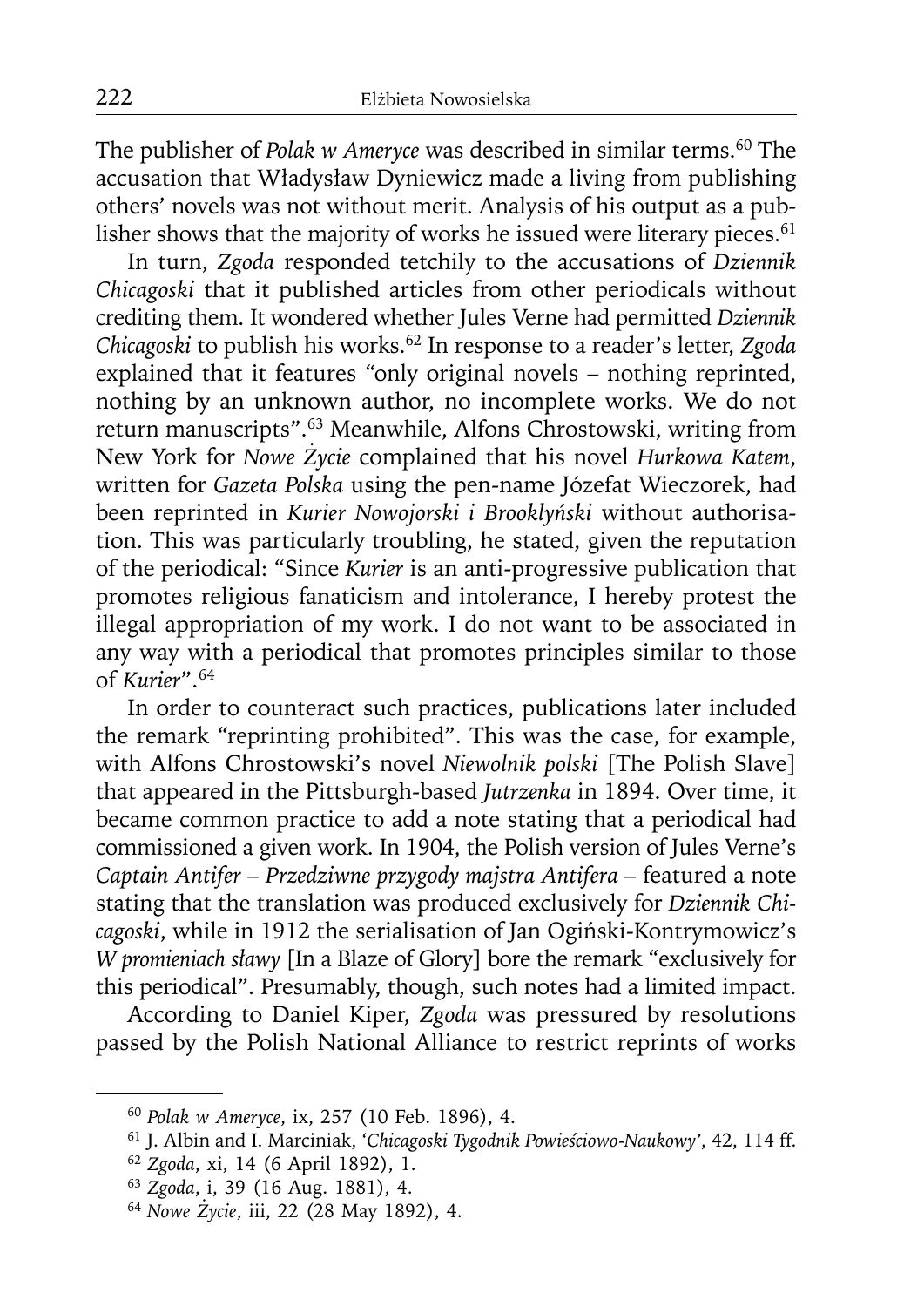without the knowledge and permission of the author. These measures meant that the periodical lost readers to less scrupulous competitors.<sup>65</sup> Efforts to increase the quality and legality of novels serialised in periodicals were accompanied by more significant support for authors and translators. The impoverished widow of the recently deceased W. Łuskina, author of the novel *Wielki Rok* [Great Year] that was published in *Zgoda* in 1896, received \$25 for the serialisation, while she was also promised a percentage of the income from a planned book version.66 In a report by the Polish National Alliance from 1900, other similar measures were mentioned, meaning that the help promised previously was not simply a one-off.67

The accusations levelled at the émigré press that it tended to publish older works did not apply in the case of Henryk Sienkiewicz, whose huge popularity meant that efforts were made to publish his texts as soon as possible. In 1897, *Kurier Nowojorski* boasted that it was serialising *The Knights of the Cross*, which appeared simultaneously in the Warsaw-based *Tygodnik Ilustrowany* and Poznań's *Dziennik Poznański*. 68 Meanwhile, the Chicago-based *Ludzie* noted that it had to pause the serialisation of Sienkiewicz's *Na polu chwały* [On the Field of Glory], as it was waiting for further instalments to arrive from Europe.<sup>69</sup> According to an article in *Zgoda*, translated from the German periodical *Aus fremden Zungen*, it was necessary to publish Sienkiewicz quickly because the author was always finding fault with his own work and had developed a tendency to delay the printing of manuscripts in order to incorporate corrections.70

The most common literary genre that appeared in the periodicals discussed here were historical novels. This resulted from both the educational value attributed to it and the popularity that this form enjoyed among readers. In 1897, *Sztandar* recommended:

Read, Young Alliance Members, read the works of our national writers passionately, but also read carefully and consciously, even be prepared to read one work several times in order to digest its principles and put

<sup>65</sup> Kiper, *"Zgoda" i spór*, 157.

<sup>66</sup>*Zgoda*, xv, 18 (30 April 1896), 1.

<sup>67</sup>*Zgoda*, xix, 2 (11 Jan. 1900), 4.

<sup>68</sup>*Kurier Nowojorski*, viii, 32 (21 Aug. 1897), 2.

<sup>69</sup>*Lud*, viii, 35 (16 Sept. 1904), 3.

<sup>70 &#</sup>x27;O Henryku Sienkiewiczu', *Zgoda*, xxiii, 42 (20 Oct. 1904), (women's edition), 1.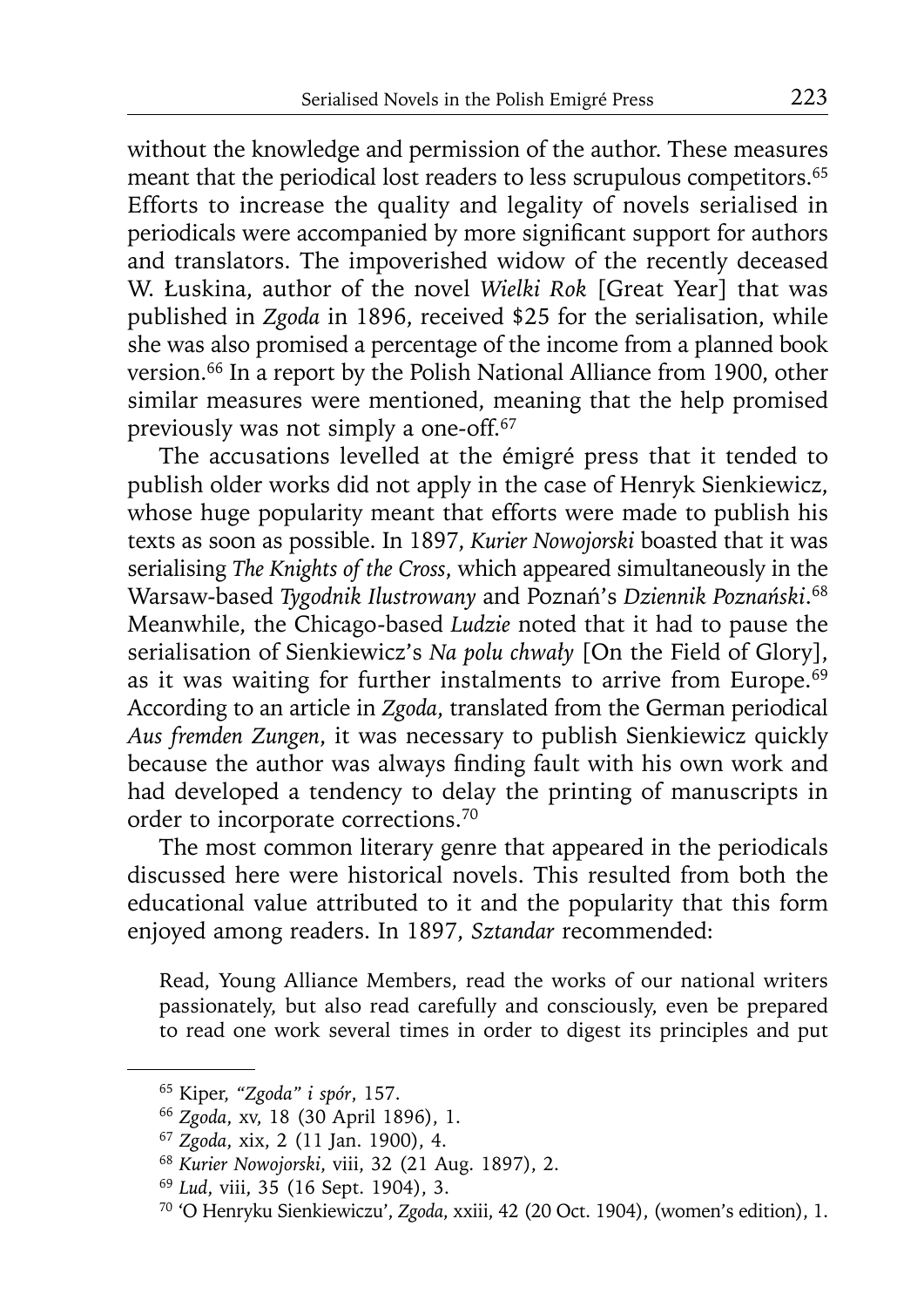them into practice. In this respect, we recommend the works of our most prodigious novelist J.I. Kraszewski, and, in particular, his historical novels, first and foremost among them *Resurrecturi*.<sup>71</sup>

In 1915, one reader of the women's periodical *Głos Polek* demanded the serialisation of a historical novel.<sup> $\bar{72}$ </sup> In 1907, the women's edition of *Zgoda* featured a guidebook for readers that largely consisted of praise for the works of Sienkiewicz. The author of this supplement argued that although Sienkiewicz's historical novels offered lessons in patriotism, only his social romance pieces offered insight into the so-called 'soul of the nation'.73

Thrillers and crime novels might have appeared less frequently in émigré periodicals than historical novels and morality tales, but they certainly provoked more emotional responses among critics and readers. At the same time, they were not always taken seriously as works of literature. *Kurier Nowojorski i Brooklyński* offered a humorous warning to its readers, claiming that a promising young writer was preparing a six-volume novel, *Tajemnice polonii nowojorskiej* [Secrets of the New York Polish Diaspora], that featured three murders and four acts of seduction per volume.74 But several years later, the periodical published A. Chrostowski's similarly-titled novel *Tajemnice Polaków w Nowym Yorku i okolicy* [The Secrets of Poles in New York and its Environs]. The editors had to defend the reputation of the serialised novel in the face of criticism from rival publications:

The remarks of Mr [Antoni Alfred] Paryski in a recent issue of the Toledo- -based *Ameryka* regarding Mr Chrostowski's novel are as mendacious as they are malicious. This is so because Mr Paryski had the novel in his hands, read it and offered Mr Ch. \$25 cash and twenty copies of the book once it appeared. This novel is not just a complete work but also one of the author's best pieces.75

In 1906, in an appeal to female readers to be judicious in selecting their reading material, *Zgoda* stated that low-quality English-language periodicals and their Polish equivalents

<sup>71</sup>*Sztandar*, iv, 1, 1896/97 (7 Jan. 1897), 1.

<sup>72</sup>*Głos Polek*, vi, 42 (21 Oct. 1915), 4.

<sup>73 &#</sup>x27;Co i jak czytać?', *Zgoda*, xxvi, 12 (21 March 1907), (women's edition), 1.

<sup>74</sup>*Kurier Nowojorski i Brooklyński*, i, 18, 1890/91 (20 Dec. 1890), 8.

<sup>75</sup> *Ibid*., viii, 13 (3 April 1897), 4.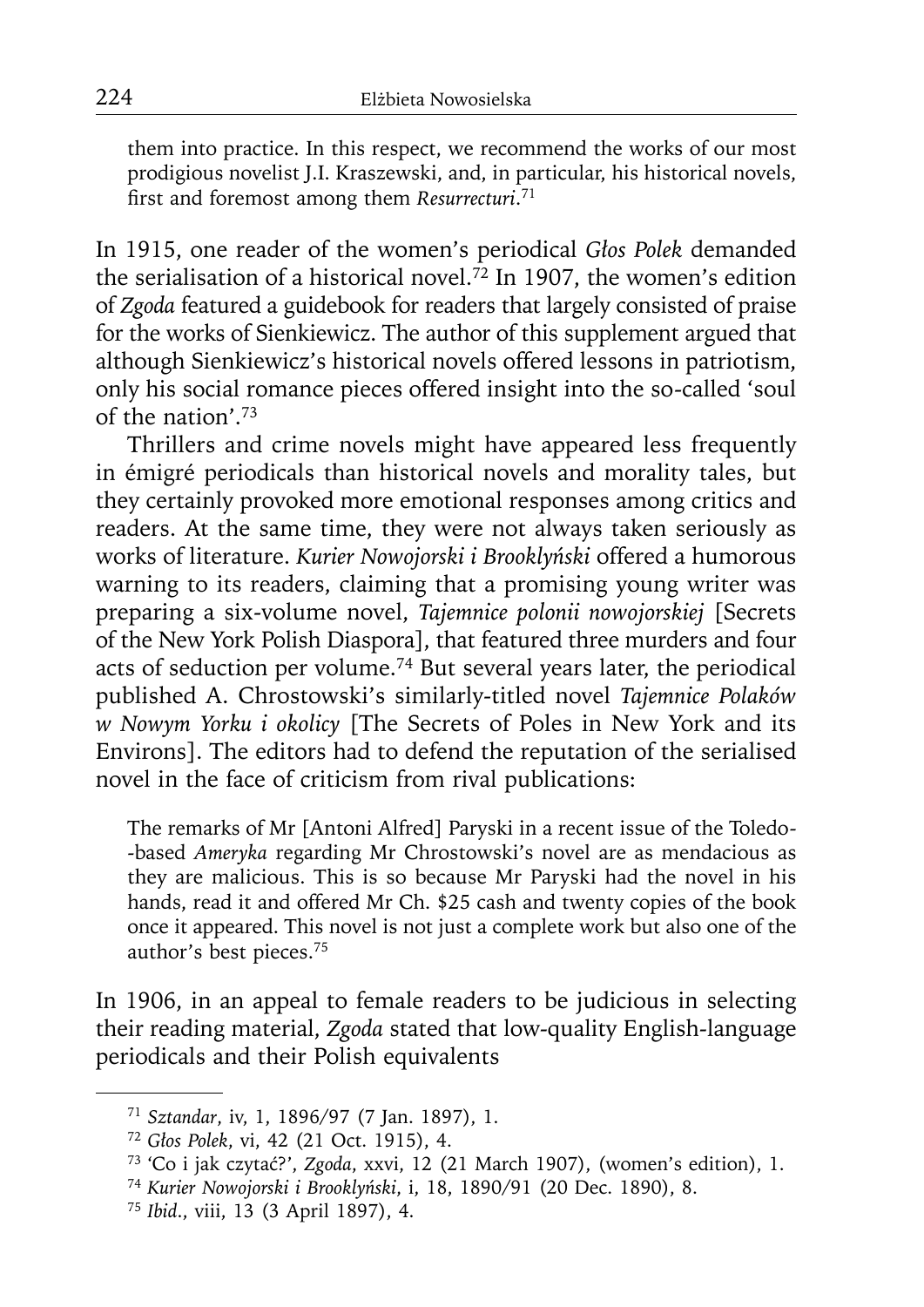feature sensational romances that bear no resemblance to reality whatsoever and instead merely serve to poison readers' nerves, arousing malevolent instincts in them. Reading such jeremiads kills the soul, warps words and provokes an urge to imitate the imaginary knights and heroines of such scandalous texts. Such periodicals do not reckon with readers but stupefy and ruin them.76

In his reflections on the subject of madness, which he wrote having visited a psychiatric institution in Milan, Włodzimierz Zagórski noted that owing to an urge to imitate, some people should avoid reading sensationalist novels and thrillers.<sup>77</sup> Meanwhile, the Cleveland-based *Wiadomości Codzienne* warned when launching the serialisation of a new work that they had initially planned to publish a piece called *Parasol św. Piotra* [St Peter's Umbrella], but it was ultimately decided that the Polish people required different subject matter, something "that would speak more to the heart and reason, that would ennoble its pride and draw attention to its relations to the Fatherland, the homeland, the Motherland and its right to its native soil".78 A novel that was said to meet these criteria was the anonymous work *Król chłopków. Powieść historyczna z czasów Kazimierza Wielkiego* [The King of the Peasants: A Historical Novel From the Times of Casimir III the Great].79

Despite the existence of such opinions, some émigré periodicals nevertheless featured thrillers and crime novels. The works of Arthur Conan Doyle appeared in *Dziennik Chicagoski* and *Naród Polski*. Their popularity with readers is evident in the fact that in 1904 the former mentioned the great interest in *Study in Scarlet*, published in Polish as *Szkarłatna sprawa* in 1893.80

A book against which all of the above accusations of immorality and sensationalism were levelled was the translation of George Füllborn's *Barbara Ubryk die unglückliche Nonne von Krakau* (published in Polish as Barbara Ubryk czyli tajemnice klasztoru karmelitów w Krakowie – Barbara Ubryk, or: The Secrets of the Carmelite Convent in Cracow). This story

<sup>76 &#</sup>x27;Czytajcie dobre pisma i książki', *Zgoda*, xxv, 7 (15 Feb. 1906), (women's edition), 1.

<sup>77</sup>*Ameryka*, iii, 15 (28 Dec. 1889), 2.

<sup>78</sup>*Wiadomości Codzienne*, i, 54 (20 Dec. 1916), 3.

<sup>79</sup> In fact, this was a reprint of Kazimierz Gliński's 1914 book: *Mąż krwawy. Powieść historyczna z czasów Kazimierza Wielkiego*.

<sup>80 &#</sup>x27;Nasze nowe powieści', *Dziennik Chicagoski*, xv, 201 (26 Aug. 1904), 2.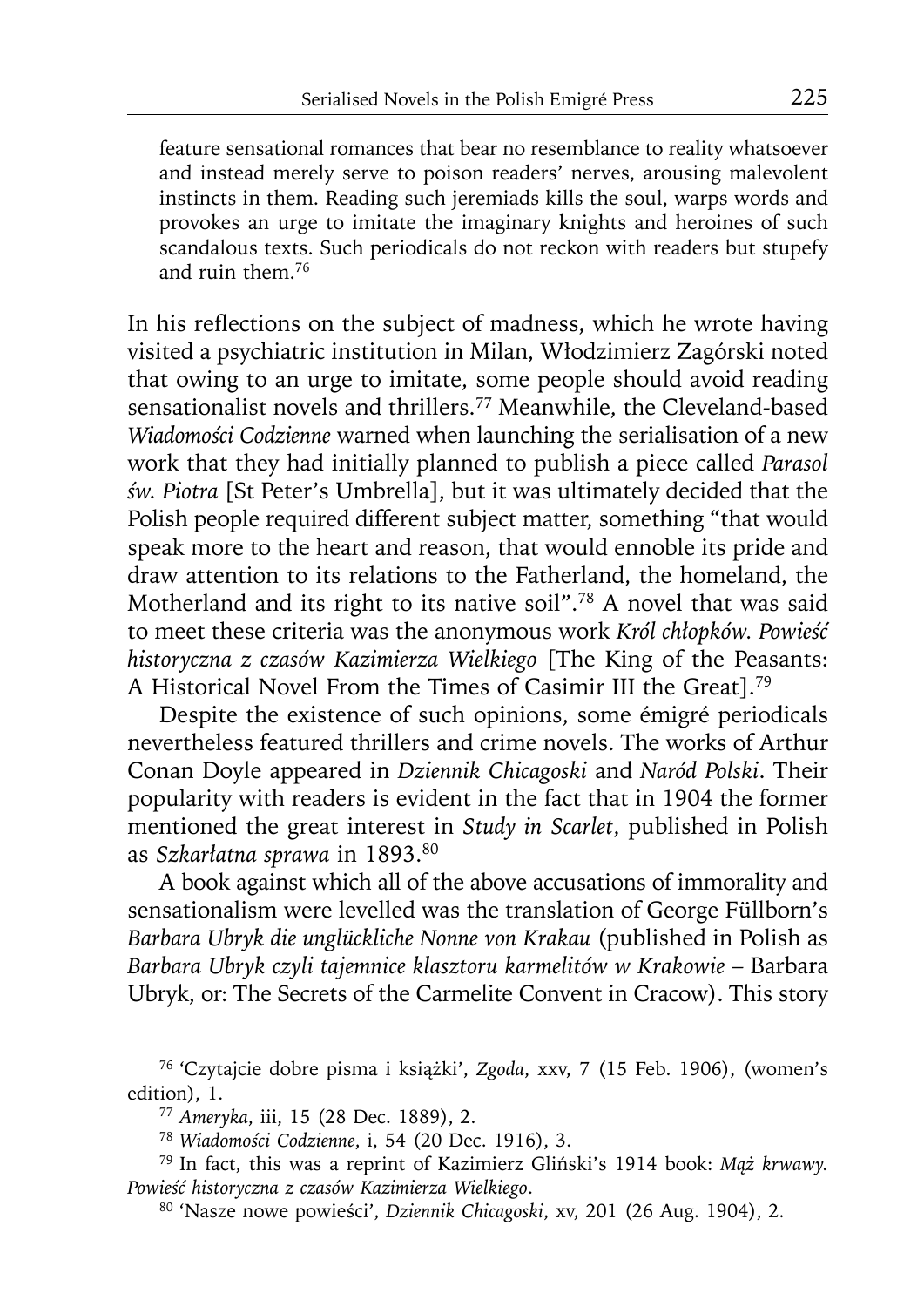was inspired by a scandal that took place in 1869 in Cracow when it was revealed that one of the city's convents was holding a mentally ill nun captive.<sup>81</sup> Some researchers consider this to be the novel that inspired the trend for serialisation in the partitioned Polish lands.<sup>82</sup> Around the world, the press took an immediate interest in the case of the mad Carmelite nun, often using it as a pretext to criticise Catholicism and the institution of convents.83 Barbara's experience was often used to support claims that there were many more such cases. There were fictionalised accounts of this story that consciously increased the levels of drama through devices such as making the heroine younger or adding a romantic element. The first edition of Füllborn's book (published under the pen-name Dr Rode) was published by Jan Breslauer in Warsaw the same year as the scandal came to light. It first appeared in the Polish émigré press in the US in 1898 in the Chicago-based *Nowe Życie*. This serialisation itself caused a scandal and after some time, arrest warrants were issued for the periodical's editor Stanisław Osada, its publishers Jan Niemczewski and his wife J.R. Niemczewska, and the typesetter Dzięgielewski. Charges were pressed for violating postal legislation that forbade the distribution of immoral material by mail.84 Niemczewski was seriously ill and thus did not face trial, while his wife, who was sentenced to thirty days' prison and fined one dollar, was pardoned so that she could care for her spouse.<sup>85</sup>

The controversy surrounding the supposedly immoral novel was ultimately, alongside the publishers' indisposition, a key factor in the collapse of *Nowe Życie*. Stanisław Osada continued to publish further instalments of the novel in the Buffalo-based *Reforma*. He justified his behaviour by stating that he now omitted the most controversial

<sup>81</sup> Rene Kollar, *A Foreign and Wicked Institution? The Campaign against Convents in Victorian England* (Eugene, 2011), 59–87.

<sup>82</sup> Anna Gemra, *"Kwiaty zła". O powieści zeszytowej XIX i XX w*. (Wrocław, 1998), 5; Natalia Budzyńska, *Ja nie mam duszy. Sprawa Barbary Ubryk, uwięzionej zakonnicy, której historią żyła cała Polska* (Kraków, 2020), 235. The author incorrectly states that it was written by Adolf Rode.

<sup>83</sup> In 1869, a brochure published by Charles Wesley Alexander (1837–1927) appeared in Philadelphia under the title: *The Convent Horror or, the True Narrative of Barbara Ubryk, a Sister of the Carmelite Convent at Cracow*.

<sup>84</sup>*Dziennik Chicagoski*, ix, 125 (1 June 1898), 4; *Wiarus*, xiii, 22 (9 June 1898), 1. <sup>85</sup>*Kurier Polski*, xii, 128 (30 May 1899), 1; *Wiarus*, xiv, 23 (8 June 1899), 1.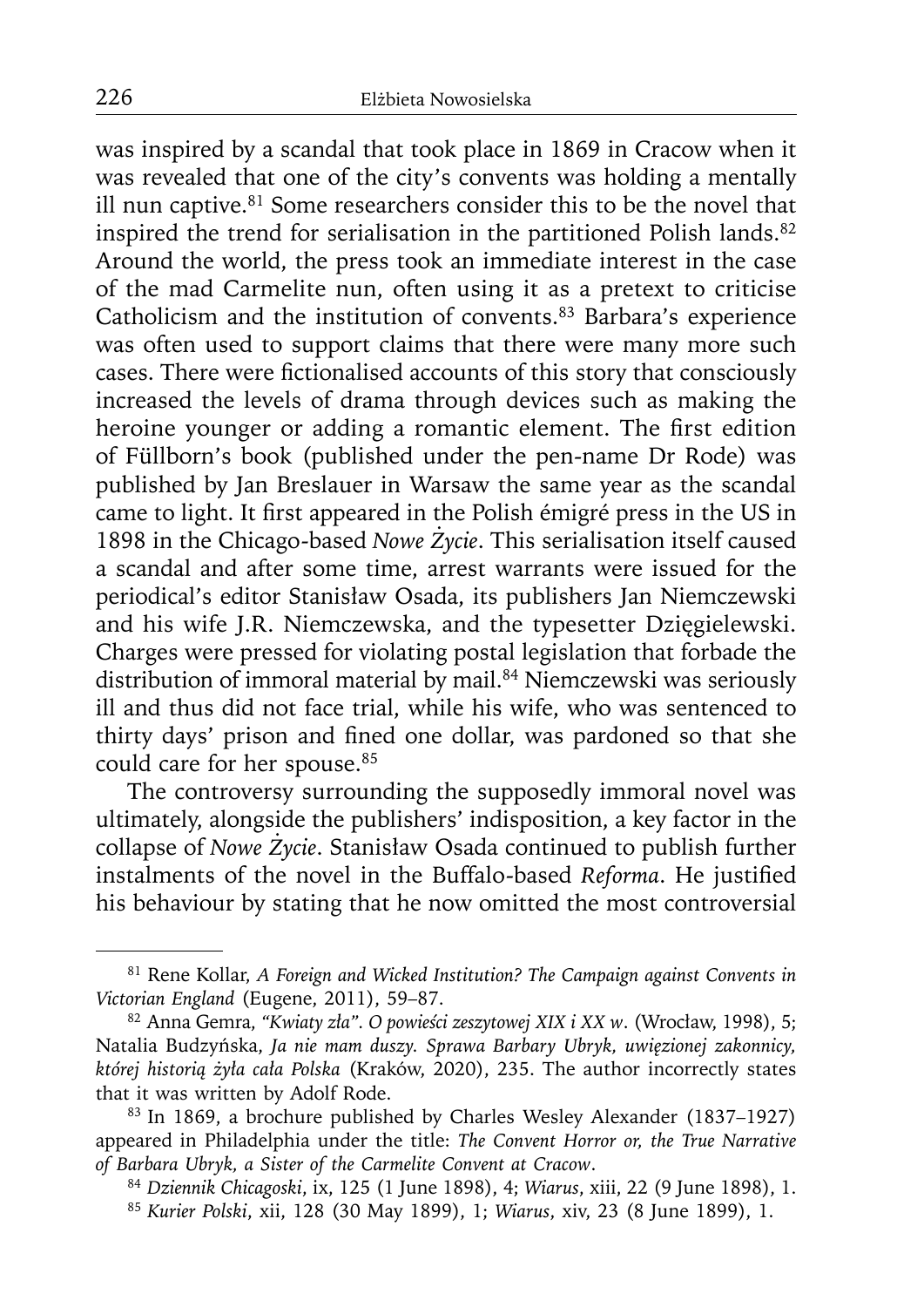fragments and had not been responsible for everything that had appeared in *Nowe Życie*. He also demonstrated that the novel had been published without difficulties in Europe. The judge hearing the case, Grosscup, emphasised that the book's overall message was nevertheless harmful, and the USA maintained different standards to the Old Continent.<sup>86</sup> This, however, did not mean that US-American readers were unable to acquaint themselves with the controversial work. A four-volume edition of *Barbara Ubryk* was still being advertised in the weekly *Ameryka* in 1900. The promotional material stated: "The book was printed in Germany, but the Jesuits bought the entire print run and burned it. Currently, only five copies of the old edition are available and it is hard to come by at any price".87

Some journalists saw US press legislation outlawing the distribution of immoral content by post as a more favourable equivalent of European censorship. This argument was presented in *Zgoda* in 1898, which emphasised that such a system of barring such content from the marketplace was more effective than those in place in Germany or Russia.88 *Dziennik Chicagoski* noted in 1908, however, that "it is possible to deceive the authorities here for some time by wrapping a package in paper and twine, but only for as long as it takes for one of the more conscientious Polish citizens to inform the postal authorities about a particular weekly".89 The editors of Polish periodicals in the USA were accused of publishing unsuitable material on a fairly regular basis. For example, A. Wielowiejski of the Cleveland-based *Jutrzenka* was arrested for this reason in 1896.<sup>90</sup>

In some cases, generally acclaimed works also fell afoul of postal regulations. Lev Tolstoy's novella *The Kreutzer Sonata* was to have pride of place in the women's edition of *Zgoda* in 1909, with the periodical having already primed readers in previous issues by publishing information on the writer's life and works in articles such as 'Tołstoj jako filozof' [Tolstoy as a Philosopher] and 'Kobieta w dziełach

<sup>86</sup>*Dziennik Chicagoski*, ix, 282 (5 Dec. 1898), 4, and 286 (10 Dec.), 8; *Sztandar*, vi, 49 (8 Dec. 1898), 1.

<sup>87</sup> See, for example: *Ameryka*, xiv, 5 (3 Feb. 1900), 3; *Reforma*, viii, 5 (3 Feb. 1900), 4.

<sup>88 &#</sup>x27;Zła prasa', *Zgoda*, xvii, 12 (24 March 1898), 1.

<sup>89 &#</sup>x27;Notatki reportera', *Dziennik Chicagoski*, xix, 119 (20 May 1908), 8.

<sup>90</sup> *Kurier Polski*, ix, 238 (6 Oct. 1896), 2.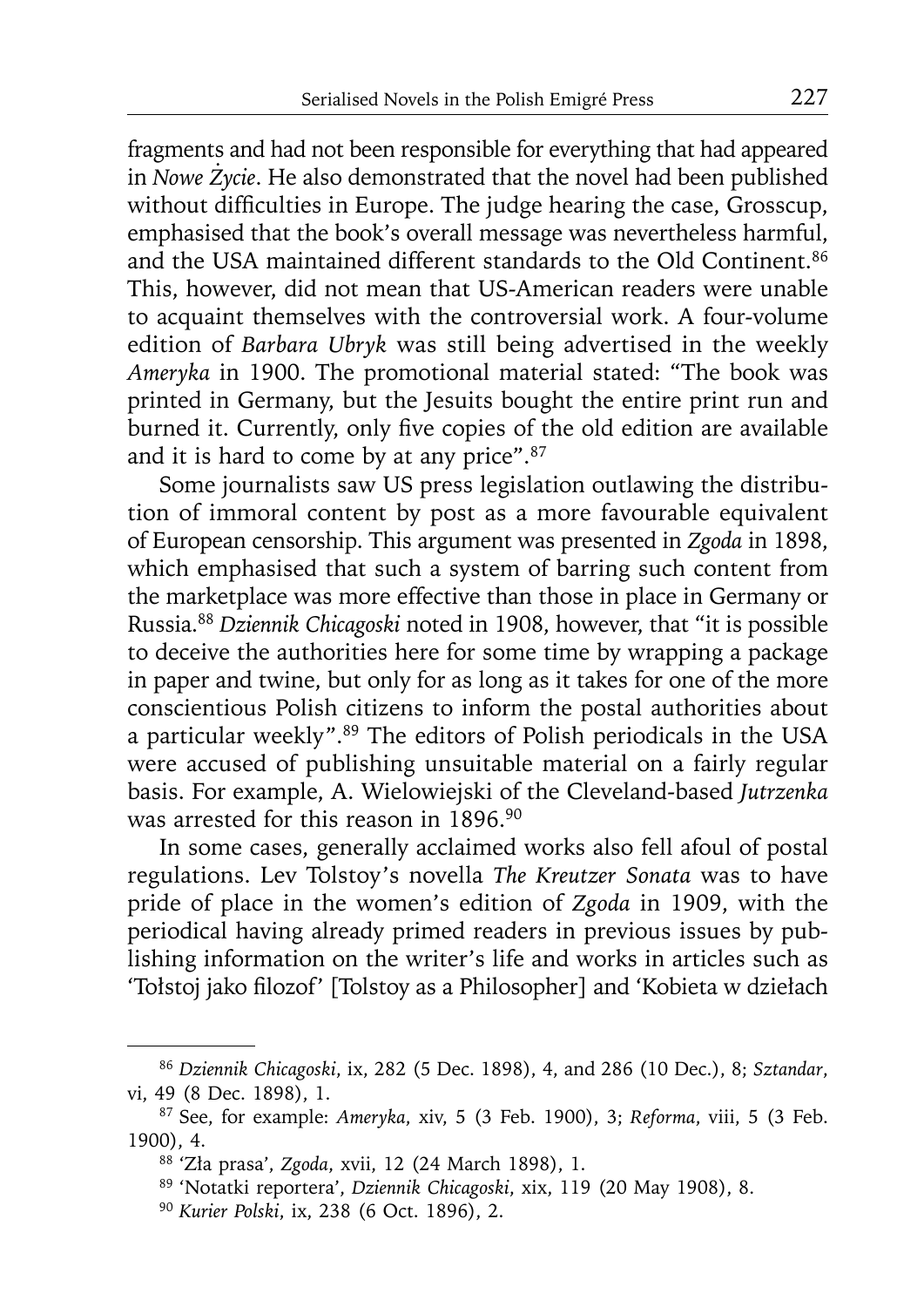Tołstoja' [Women in Tolstoy's Writings].<sup>91</sup> The periodical was forced to suspend serialisation, however, after two instalments, with the editors explaining:

There are strange laws in America. Everyone is free to do what they want, you can be whatever kind of person you please, worse than an animal even, yet it is forbidden to speak or write about such behaviour, it is impossible to point out wrongdoing and guide the masses onto a better path. We felt compelled to make these remarks as we have to suspend publication of Tolstoy's novel because publishing such works in America is not permitted since a novel depicting the realities of married life is said to have negative influence, according to many, on family life. $92$ 

The decision to suspend publication must have provoked protests among the female readers as subsequent issues featured letters of complaint.93 The editors offered assurances that the issue would be raised with the Women's Section of the Polish National Alliance. Ultimately, though, the serialisation of Tolstoy's novella was not resumed.

Even less common in émigré newspapers were works with the more unusual subject matter, such as fantasy literature. With the launch of the daily *Dziennik Związkowy*, subscribers received the opening section of the French novel *Le Docteur Oméga* [Polish: *Dr. Omega, czyli Fantastyczne Przygody na Marsie* – Dr Omega, or Fantastic Adventures on Mars] by Arnould Galopin. The advertisement promoting it in *Zgoda* praised the novel, stating:

Everyone will be fascinated by the novel as it describes how to reach Mars, the adventures of travellers, the planet's lands and sea, and the lives and customs of its strange inhabitants, what they eat, and other such wonderful things. Who knows, perhaps science will soon solve the problem of aviation and we will be taking at trip to Mars or the moon, just as we now travel from our homeland to the US to earn a crust.<sup>94</sup>

<sup>91</sup>*Zgoda*, xxviii, 30 (29 July 1909), (women's edition), 2.

<sup>92</sup>*Zgoda*, 32 (12 Aug. 1909), (women's edition), 2.

<sup>93</sup>*Zgoda*, 35 (2 Sept. 1909), (women's edition), 2.

<sup>94</sup> *Zgoda*, xxvii, 33 (13 Aug. 1908), (men's edition), 2.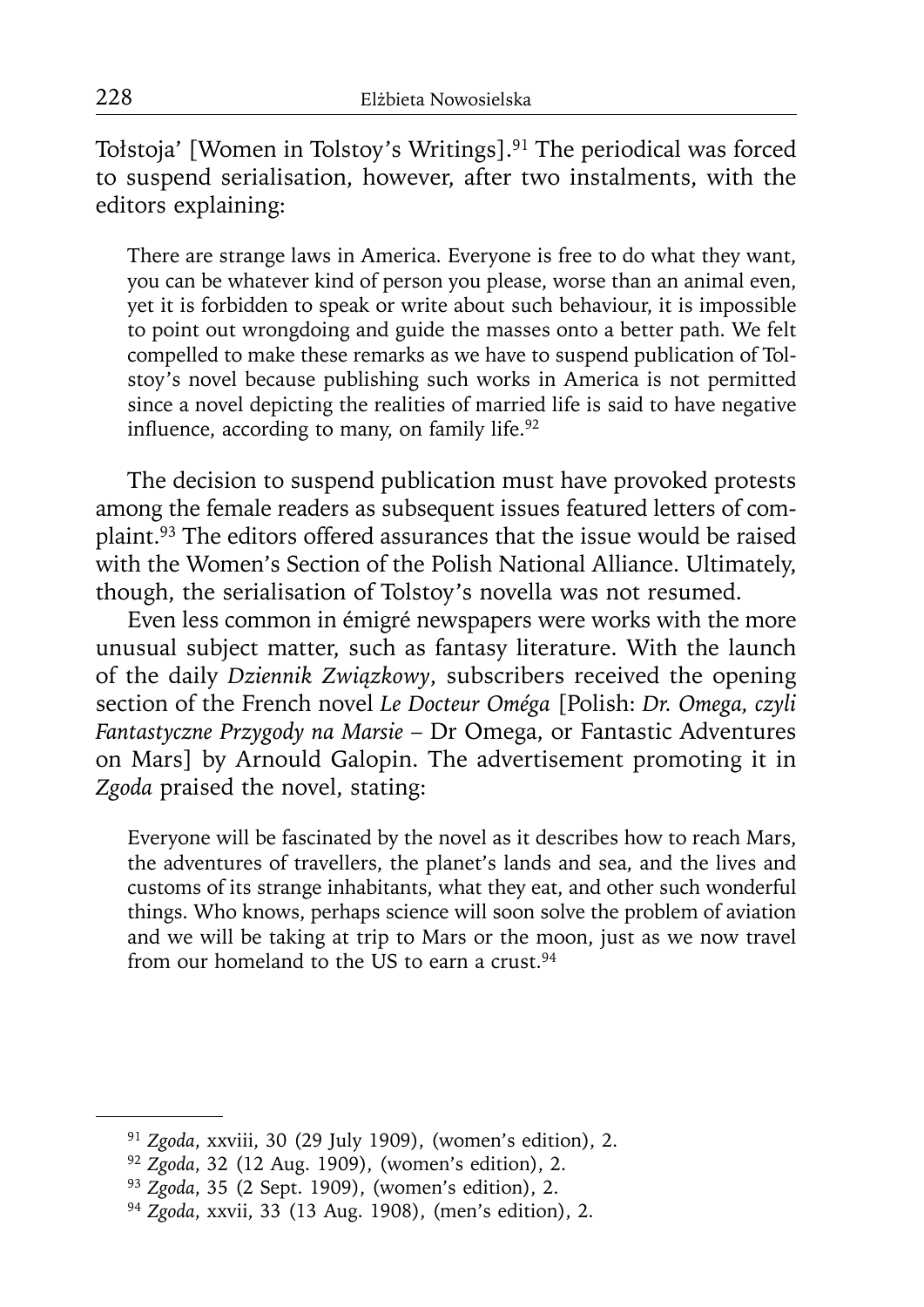### III DIME NOVELS

Serialised novels appearing in periodicals that were subject to quality control by the editors of largely conservative publications were generally considered suitable reading material, even if it did not always constitute the most ambitious literature. They were juxtaposed with the dime novels that contemporary moralisers considered one of the most socially harmful phenomena of the age. According to J. Dunin, A.A. Paryski in Toledo, Ohio, and W. Dyniewicz in Chicago specialised in publishing pulp fiction.<sup>95</sup> Such publications had an equally poor reputation in Europe. Anna Gemra argued that the commonplace practices of plagiarism, omitting information about authors or using pseudonyms, were inevitable because such works were written (or more often translated) at the behest of publishers.96 Hence *Dziennik Chicagoski*, which often published Sherlock Holmes stories, stated that what differentiated such "artistic crime novels" from pulp fiction was that the former could educate decent detectives while the latter only offered instructions on how to become a criminal, murderer or thief.<sup>97</sup>

In 1909, *Zgoda* also featured an article on the detrimental impact of lousy literature, including novels about "European bandits, American cowboys or affairs and scandals in Cracow families". Such books were said to be particularly harmful to women and children. Were young boys to read such stories, they would supposedly end up committing the kinds of crimes that the protagonists of dime novels excelled in. The influence of such literature was apparently evident in the actions of those involved in the lynchings that had become a regular occurrence in the US. In the case of women, such novels would apparently lead to them abandoning their husbands and children, resulting in divorce and scandals. The leading authors in this genre were from France, Germany and the United States. Those from the US, in particular, were seen as mainly profit-hungry and unconcerned by the consequences of their actions. The anonymous author of the *Zgoda* article assured readers that Polish novelists dabbling in such works were few and far between while mentioning some of the most famous works in

<sup>95</sup> Dunin, *Papierowy bandyta*, 265 f.

<sup>96</sup> Gemra, *"Kwiaty zła"*, 30.

<sup>97 &#</sup>x27;Śladem zbrodniarzy', *Dziennik Chicagoski*, xviii, 237 (9 Oct. 1907), 6.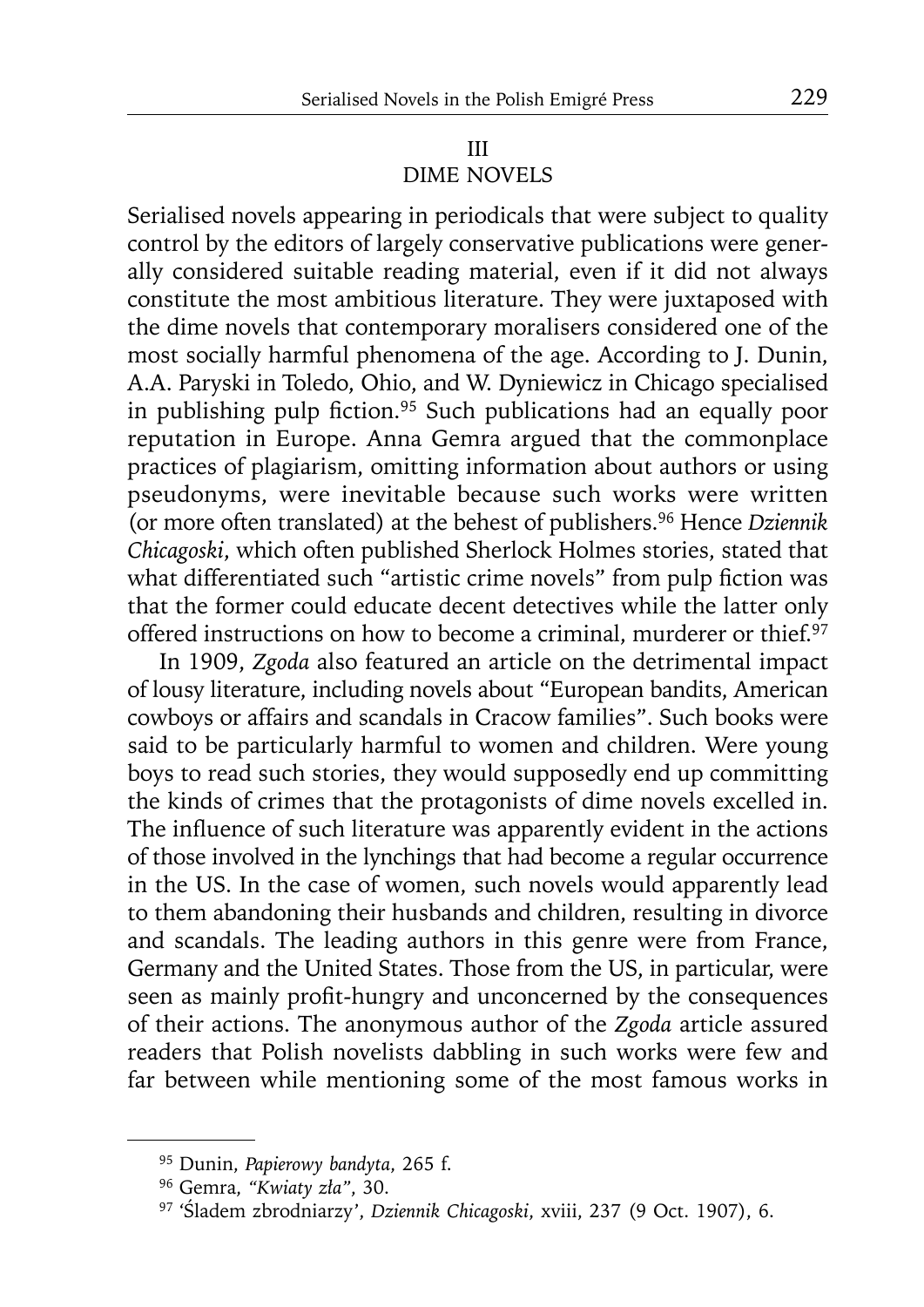this genre: *Blada hrabina* [The Pale Countess], and *Okropności Syberji czyli Tajemnica dworu cesarskiego rosyjskiego* [The Horrors of Siberia, or: The Secret of the Court of the Russian Tsar].98

In 1892, *Ameryka* issued a warning against The Anglo-Polish Publication Co., which had supposedly been founded by Jews. The company was said to publish scandalous romance literature similar to that which appeared in the US-American Dime Libraries to "corrupt our young generation…".99 A lack of Polish roots was an accusation that was often levelled against one of the company's owners, Nikodem K. Złotnicki. The editors of *Sztandar* disliked him and often referred to him as Nuchim Korngold de Złotnicki.100 According to Halina Karnicka, prior to leaving Zamość for the United States in 1890, Złotnicki did in fact use the surname Korngold, which he then changed to avoid doubts over his origins.101 The Chicago-based *Reforma* saw the activities of this enterprise differently and was more than happy to include advertisements for its publications. The periodical even received copies of the first volume of the romance story *Okropności Syberji czyli Tajemnica dworu cesarskiego rosyjskiego*<sup>102</sup> to distribute to its readers.

*Ameryka* reported on another case relating to The Anglo-Polish Publication Co. in 1904:

Some cunning Chicago Jew published the sensationalist novel *Hrabina Żebraczka* [Countess Beggar] in Cleveland and sold it as a serialised novel throughout America via agents. The agents promised wonderful gifts to anyone who bought the whole series and they even collected money for several or several dozen issues in advance from many people. After a few months of this con, the volumes stopped appearing, and the salesmen vanished into thin air…103

The abovementioned novel was authored by the German Paul Walter, who used the pen name Guido von Fels, and came from Glatz (now Kłodzko in Poland). The majority of its Polish translations,

<sup>98 &#</sup>x27;Złe książki', *Zgoda*, xxviii, 46 (18 Nov. 1909), 1.

<sup>99</sup>*Ameryka*, vi, 17 (27 Feb. 1892), 1.

<sup>100</sup>*Sztandar*, vi, 2 (13 Jan. 1898), 1.

<sup>101</sup> Halina Karnicka, 'Polacy w całym świecie', *Polacy Zagranicą*, vi, 7 (1935), 13.

<sup>102</sup>*Reforma*. Chicago, i, 30 (27 Feb. 1891), 2; and 32 (12 March 1891), 3.

<sup>103</sup> *Ameryka-Echo*, xvii, 49 (3 Dec. 1904), 5.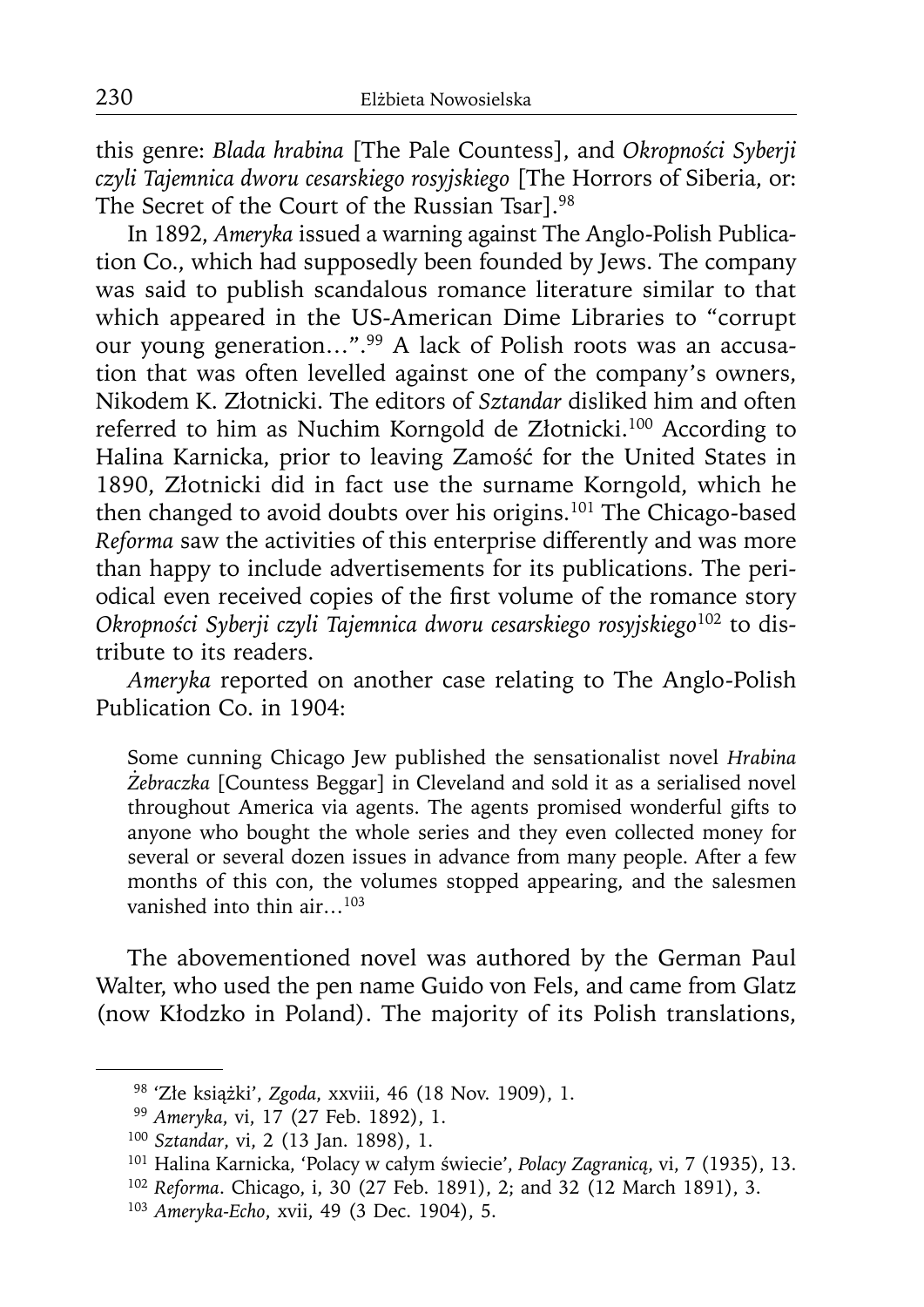including the earliest from 1901, were published anonymously.<sup>104</sup> In 1908, there were warnings against immoral Jewish agents who supposedly sold serialised novels and distributed "some colourful weekly from Cracow" among youths living in Polish districts of US-American cities.105

Correspondence from Baltimore published in *Dziennik Chicagoski* in 1905, meanwhile, warned of agents of a German-American business who were attempting to convince Poles to buy poor-quality and badly- -translated dime novels. The author of the letter also stressed his compatriots' moral duty to reject such offers. "If we also consider that this publishing house is run by Germans, our enemies, it is certainly baffling that our people allow German agents into their homes. Germans, the Hun, can go and live off his *Freunde*".106 A.A. Paryski in Toledo also attempted to publish serial fiction, and he advertised the start of the publication of a romance thriller titled *Za mogiłą* [Beyond the Gravel. $107$ 

# IV

# READERS

Reading novels was believed to be a pastime enjoyed mainly by women.108 Describing the different kinds of its readership, *Kurier Polski* noted that women were primarily interested in novels and humoresques. These were, it claimed, the first things they turned to when reading periodicals.109 *Sztandar* published an informative imagined conversation between a husband and wife on the subject of a municipal library's new acquisitions, with both of them agreeing that women are keener to read fiction while men reach for serious works on national and social movements.110 *Naród Polski* presented

<sup>104</sup> Anna Gemra, 'Zapomniane bestsellery: powieści zeszytowe Guido von Felsa z Glatz', in *Śląskie pogranicza kultur*, iii (Wrocław, 2014), 141.

<sup>105 &#</sup>x27;Notatki reportera', *Dziennik Chicagoski*, xix, 119 (20 May 1908), 8.

<sup>106</sup>*Dziennik Chicagoski*, xvi, 202 (30 Aug. 1905), 2.

<sup>107</sup>*Reforma*, i, 33 (19 March 1891/92), 1.

<sup>&</sup>lt;sup>108</sup> A. Gemra cites opinions that less educated women were the target audience of serialised novels. After the Second World War, when this form disappeared, this readership then supposedly turned to television series. Cf. Gemra, *"Kwiaty zła"*, 5.

<sup>109</sup>*Kurier Polski*, ix, 194 (15 Aug. 1896), annex, 1.

<sup>110 &#</sup>x27;Pogadanka domowa po kolacji', *Sztandar*, vi, 44 (3 Nov. 1898), 2.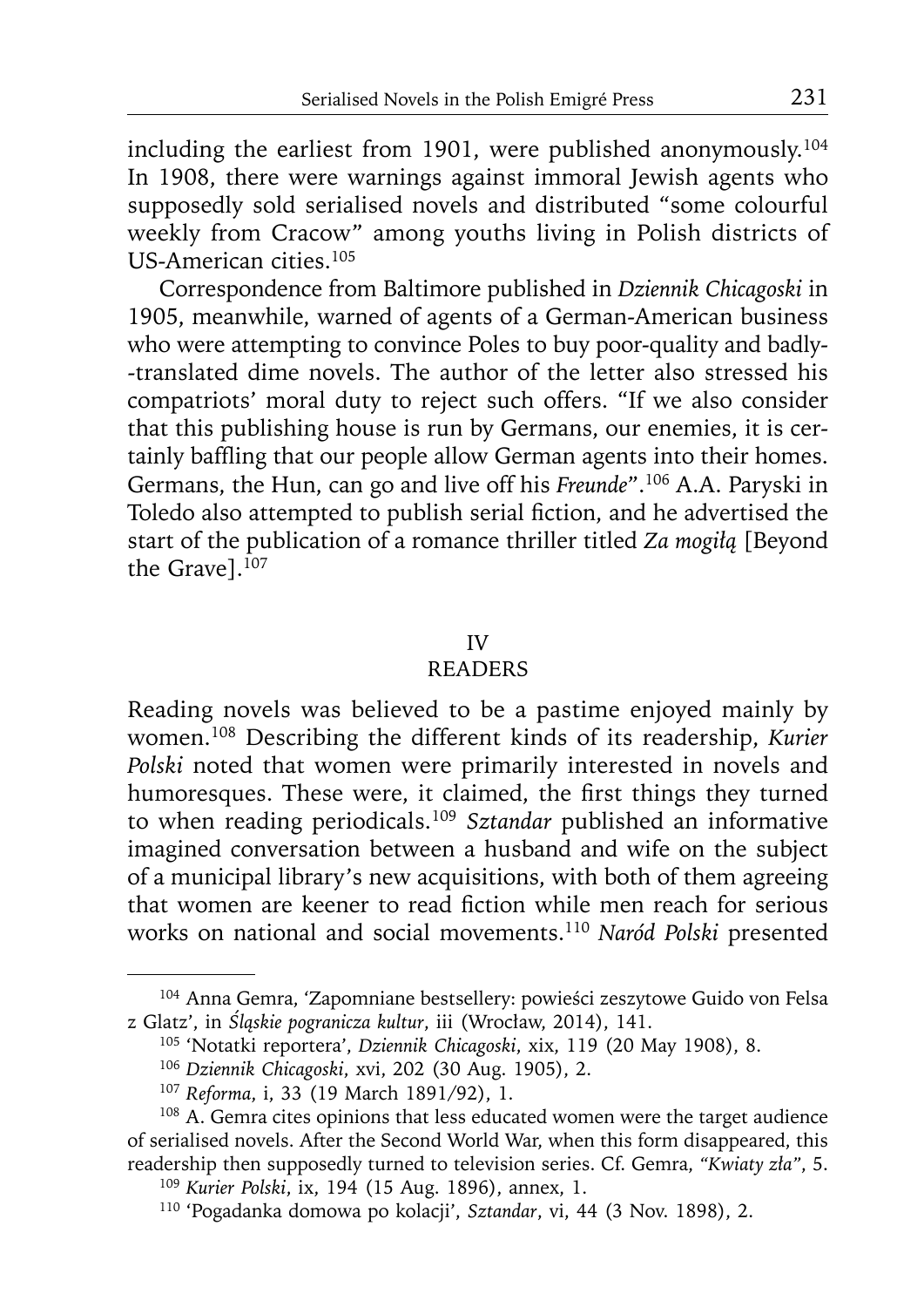women's interest in reading novels as a sign of the times. The periodical argued that representatives of the fairer sex who were once denied an education now offered proof of their love of the written word. At the same time, it complained that women tended to read superficially and uncritically.<sup>111</sup> In 1915, *Zgoda* stressed that while it was reprehensible for women to neglect their domestic duties as a result of reading sensationalist novels, which was a symptom of "the shallowness of their tastes and their spiritual laziness", reading suitable books (such as historical novels) in their spare time was a most commendable activity.112 According to this perspective, men also read novels, although in their case, this was not just something they did for pleasure but as an additional part of their activism. A depiction of a family presented in *Zgoda* in 1909 stated that "the father, director and employer in this small state refreshed his mind by reading novels after work".113 In its women's section, *Naród Polski* included statistics that had supposedly been collected by a famous British literary critic. He was said to have argued that the majority of contemporary novels had plots that attacked the institution of marriage, including depictions of it as something that was anachronistic, while encouraging divorce and free love, mocking the values that marriage represents or presenting it in scandalous terms. What was also interesting, it was claimed, was the fact that women were the ones producing this controversial content.114

The particular sensitivities regarding women's morality that were evident in the 1900s and 1910s resulted from the roles that were imagined for them in émigré society. As Danuta Romaniuk has noted, women were supposed to be guardians of traditional values, caring for the home and raising children according to models that had been imported from the Old World, even if these models were not entirely suited to the new realities across the Atlantic.<sup>115</sup>

What most disturbed Polish journalists was the influence of books' supposedly unsuitable content on women. Reviewing the first issue of the Cracow-based periodical *Szkoła Postępowa*, a journalist from

<sup>111</sup>*Naród Polski*, xi, 4 (23 Jan. 1907), 7.

<sup>112 &#</sup>x27;Czytanie w kółku domowym', *Zgoda*, xxxiv, 35 (2 Sept. 1915), 2.

<sup>113</sup>*Zgoda*, xxviii, 7 (18 Feb. 1909), (women's edition), 1.

<sup>114 &#</sup>x27;Kobiety o małżeństwie', *Naród Polski*, xi, 31 (31 July 1907), 7.

<sup>115</sup> Romaniuk, 'Dream or Reality?', 167–70.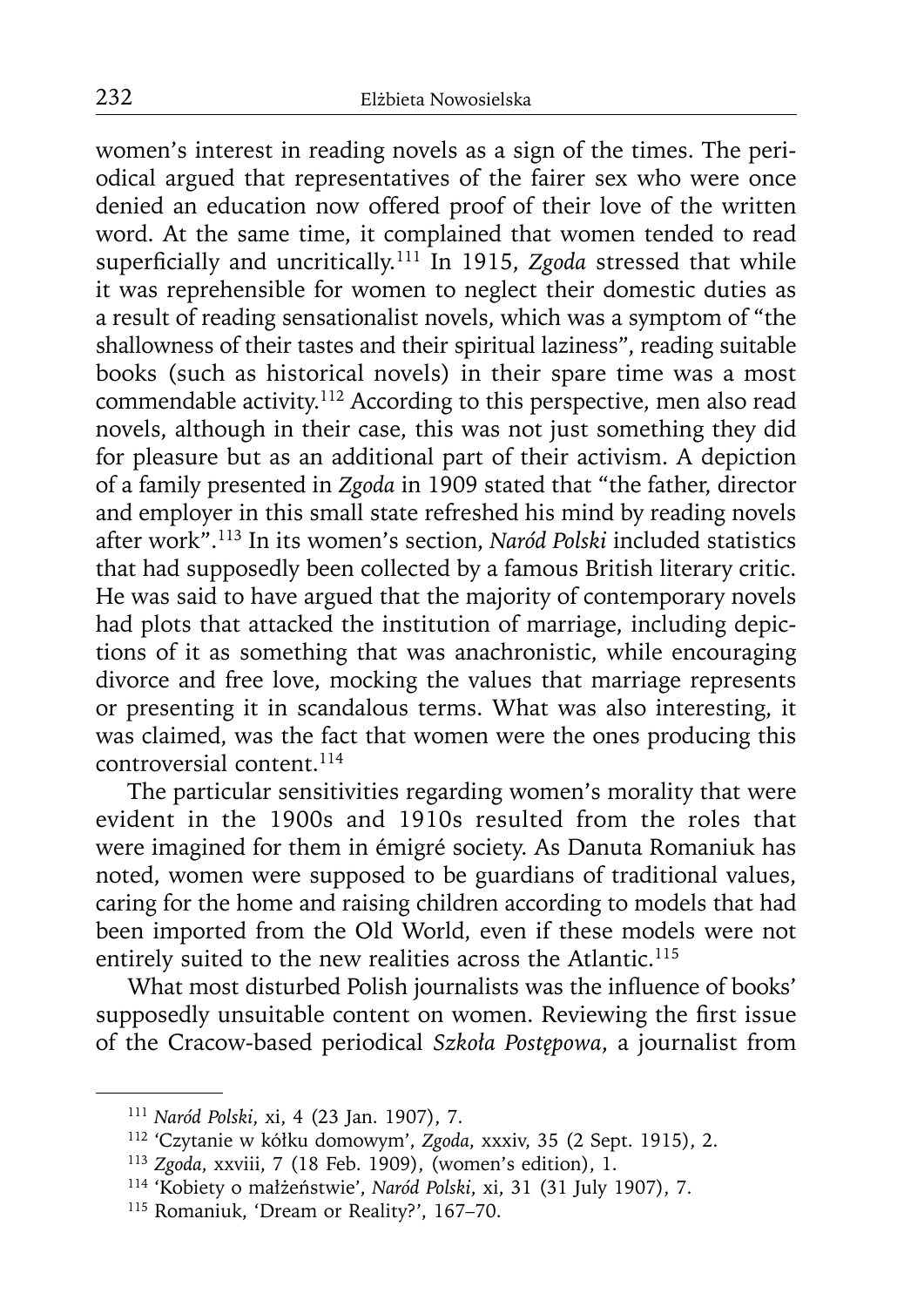*Dziennik Chicagoski* emphasised that areligious upbringing and the dissemination of sensationalist scrawls and novels apparently led to "unscrupulousness in business, trade and political circles, and even in state institutions, as well as to crime". Such phenomena were said to be particularly widespread in Germany.116 In 1911, meanwhile, "the apotheosis of criminality in crime thriller novels" was mentioned alongside alcoholism and human trafficking as one of the greatest threats facing young people and 'the dark masses', i.e. groups incapable of independently choosing reading material, in the contemporary age. A supposed upshot of this phenomenon were child gangs imitating their favourite heroes.<sup>117</sup>

An extensive article about the harmful influence of bad literature on children appeared in *Zgoda* in 1900. The author warned that such books "weaken the national spirit, efface the final traces of faith, extinguish good intentions and pave the way towards all kinds of lawlessness; and ultimately they open the door to suicide". He also stressed that Poles essentially do not need foreign books because they have their own that describe events from various historical periods that at the same time "inculcate faith and noble sentiments". An example of such supposedly harmful literature was the *Arabian Nights* [*Baśnie tysiąca i jednej nocy*], in particular the version of them prepared by the French Orientalist Antoine Galland and published as *One Thousand and One Nights* [*Tysiąc nocy i jedna*].118 What is particularly interesting is that the periodical had carried an advert promoting a twelve-volume edition of these tales published by A.A. Paryski's publishing house in Toledo several years earlier.<sup>119</sup>

In the abovementioned cases, it was not a case, of course, of forbidding reading but about imposing proper controls over the reading material that young people turned to. The Milwaukee-based *Kurier Polski* reproduced an article from the theological periodical *Przegląd Teologiczny* titled 'Czytanie książek' [Reading Books]. It called for those raising children to exercise greater control over what children were reading. The author claimed that it was necessary to forbid

<sup>116 &#</sup>x27;Uwagi', *Dziennik Chicagoski*, xvii, 82 (11 April 1906), 4.

<sup>117</sup>*Dziennik Chicagoski*, xxii, 173 (27 July 1911), 4.

<sup>118</sup> Czytelnik polski [pseud.], 'Szkodliwy wpływ złych książek', *Zgoda*, xix, 15 (12 April 1900), 236.

<sup>119</sup> *Zgoda*, xvii, 12 (24 March 1898), 6.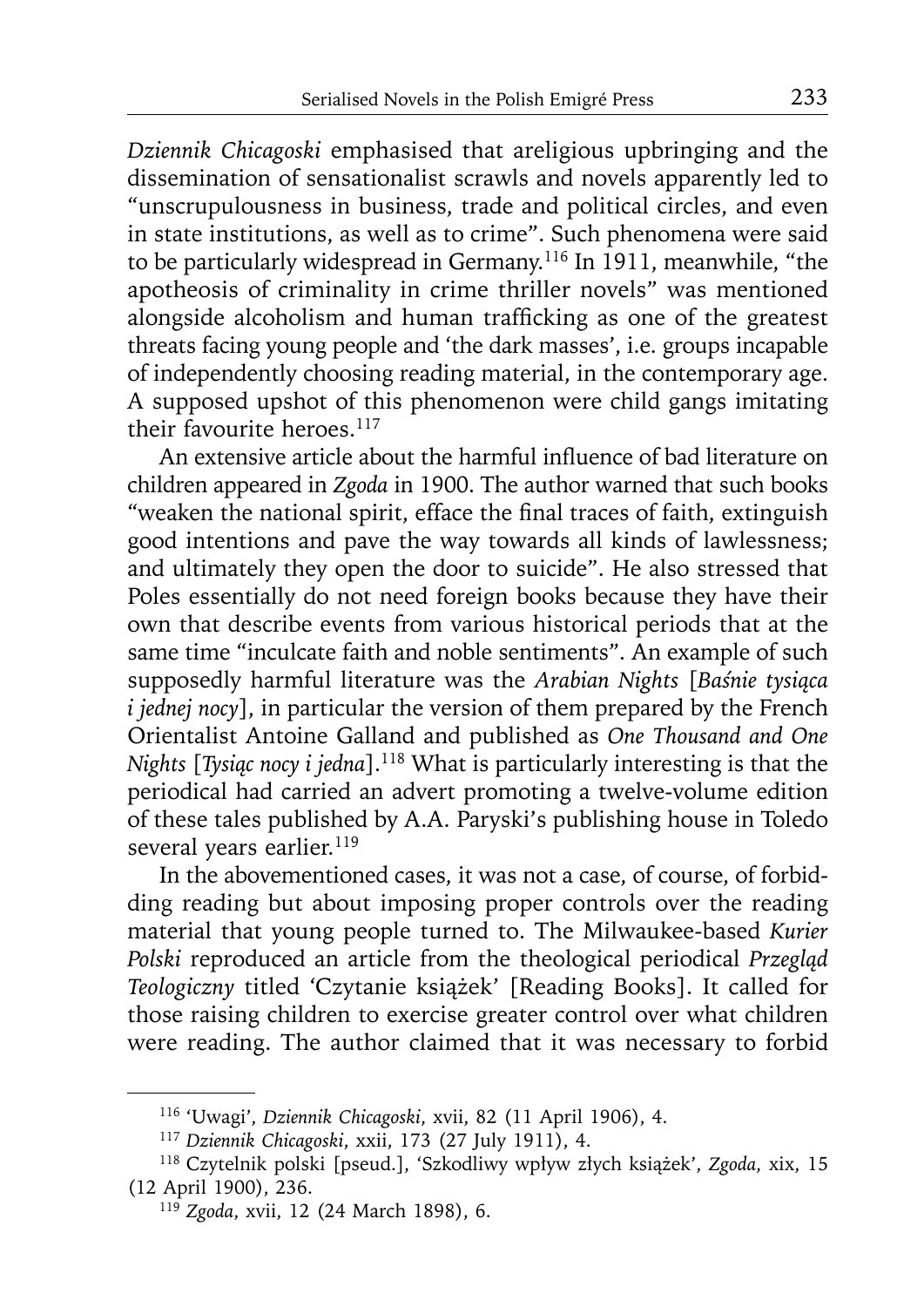excessive reading, while novels should not constitute the only reading material because young people should be familiarised with more important matters. The article also warned against relying on booksellers' recommendations.<sup>120</sup> Remarks on bringing up young people published in *Zgoda* in 1909 included the opinion that "[r]eading novels does offer an education in aesthetics, but very careful choices are necessary".121 Having books at home did not guarantee a suitable education. The article 'Jakie książki powinny znajdować się w domu polskim' [The Books that Should Be in a Polish Home] stressed that thick tomes were often bought for decorative purposes or chosen on a whim. That is why, it argued, in many homes it was possible to find only those novels that booksellers had cunningly positioned in their window displays.<sup>122</sup>

The numerous reports that appeared in the émigré press on murders and attacks perpetrated by young non-Polish people who had supposedly become debauched after reading bad literature in a way supplemented the theoretical reflections on educating young people. For example, in 1895, *Jedność* presented a sensational report from London about two boys aged 11 and 13 who murdered their mother having read 'a crime novel'.123 The Milwaukee-based *Kurier Polski* mentioned in 1892 the 16-year-old Harry Slater, whose attempt to chloroform a woman at night imitated a Nick Carter novella.<sup>124</sup> Meanwhile, the article 'Czytanie złych książek' [Reading Bad Books] described the tragic story of the 19-year-old Benjamin Rush of St Louis who came off the rails because of "rapacious romance stories, crime novels and similar novellas which today are not short either authors or readers".125 In the same issue, a similar reason was given for the crimes of the 16-year-old Albert Sharrart from Dungeness, WA. He turned to crime "as a result of reading works of so-called crime literature".126

In 1898, several newspapers mentioned the 15-year-old Samuel Henderson who murdered the 5-year-old Percy Lockyer, supposedly

<sup>120</sup>*Kurier Polski*, v, 90 (15 April 1892), 2.

<sup>121</sup>*Zgoda*, xxviii, 28 (15 July 1909), (women's edition), 1.

<sup>122</sup>*Zgoda*, 22 (3 June 1909), (women's edition), 2.

<sup>123</sup>*Jedność*, i, 21: (26 July 1895), 2.

<sup>124</sup>*Kurier Polski*, v, 197 (20 Aug. 1892), 1.

<sup>125</sup>*Kurier Polski*, v, 283 (1 Dec. 1892), 1.

<sup>126</sup> *Kurier Polski*, v, 301 (22 Dec. 1892), 1.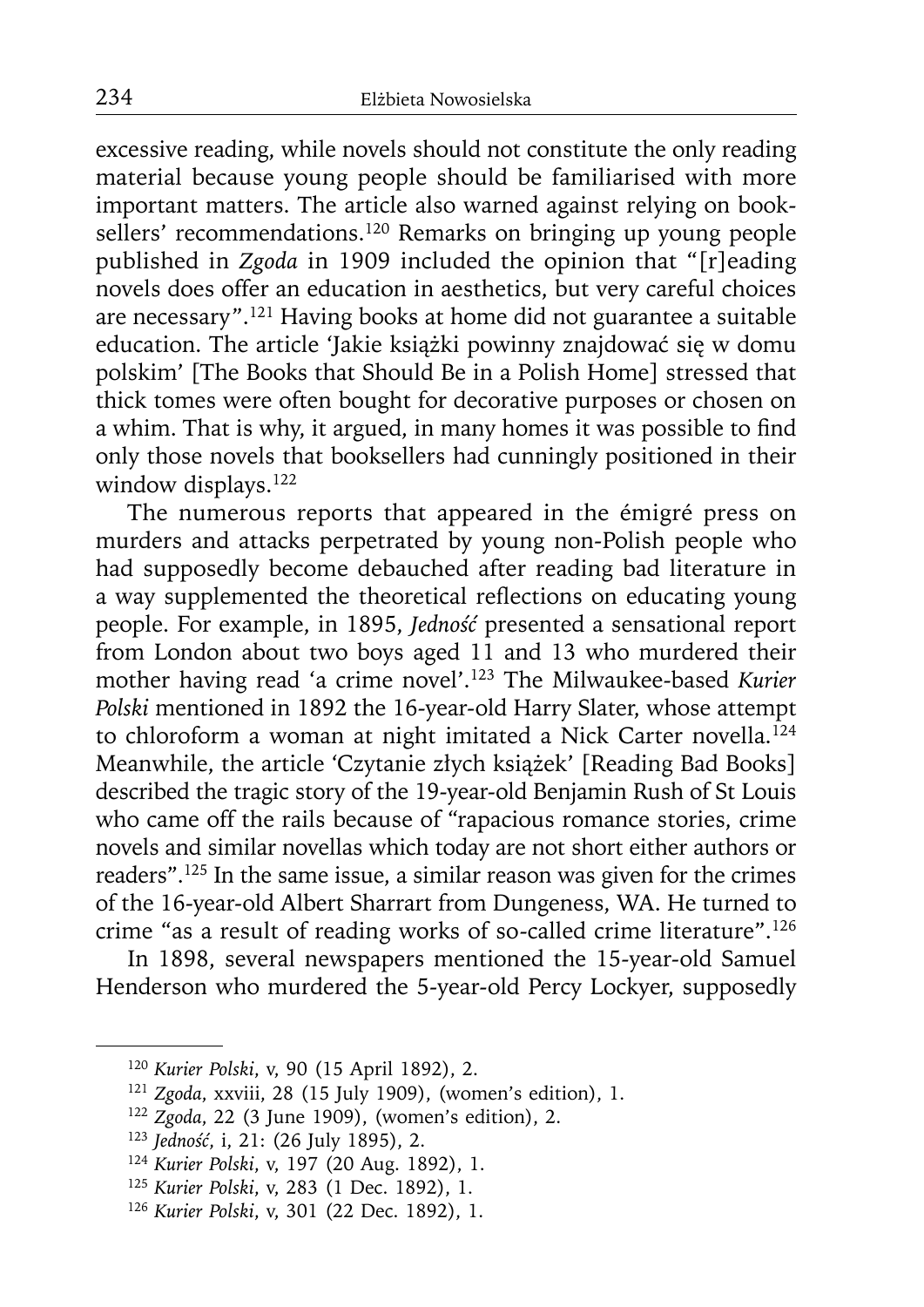under the influence of sensationalist novels that he had read.<sup>127</sup> In 1905, a teenager James A. Logan was sentenced to life imprisonment for a similar crime. The 17-year-old had been trouble-free and was getting good grades at high school, but then lousy literature was said to have driven him into a debauched, vagabond life, leading him into ever deeper trouble until he finally stole a revolver and shot dead a certain Delia Tracey during an attempted robbery.128 Reporting on such events was not unique to the Polish émigré community in the United States. J. Dunin lists examples of fears being incited in readers in the partitioned Polish lands that pulp fiction had inspired crimes committed there.<sup>129</sup> Such stories also served to maintain the belief that it was desirable to raise young people in the traditional Polish style. As *Kurier Polski* stressed, "Polish children reading Polish books and periodicals will become demoralised less easily".130

It was also believed that novels could negatively influence young girls, albeit in different ways. *Naród Polski* cited the views of "sensible German feminists" on raising children that showed that becoming engrossed in novels can lead female readers to develop unrealistic expectations regarding men and then make it more difficult for them to find a husband.<sup>131</sup> An example of a girl who was far too dedicated to reading was Cecylia Walewska, the heroine of the novel *Uspokojona*  [The Becalmed Woman]. She:

reads the latest [Paul] Bourget novel and enjoys it. She laps up every word. She feels as if she had allowed the maestro to operate on her mind and he reels out thought after thought from it. During the more striking passages, she sinks ever deeper into the sofa, tugging at the pleats of her billowing Japanese dressing gown, and as she reads, she repeats in a whisper entire passages.132

Furthermore, her love of reading inspired her to write her own, unsuitable literature. She was punished while at finishing school for writing a novel, *Tajemnicza rodzina* [The Secret Family], where the central

<sup>127</sup>*Ameryka*, xii, 4 (22 Jan. 1898), 8; *Dziennik Chicagoski*, ix, 13 (17 Jan. 1898), 1.

<sup>128</sup>*Dziennik Chicagoski*, xvi, 76 (31 March 1905), 1.

<sup>129</sup> Dunin, *Papierowy bandyta*, 196,

<sup>130</sup>*Kurier Polski*, viii, 201 (24 Aug. 1895), 2. 131 'Panny i małżeństwo', *Naród Polski*, iv, 8 (21 Feb. 1900), 5.

<sup>132</sup> *Nowe Życie*, iii, 36 (3 Sept. 1892), 5.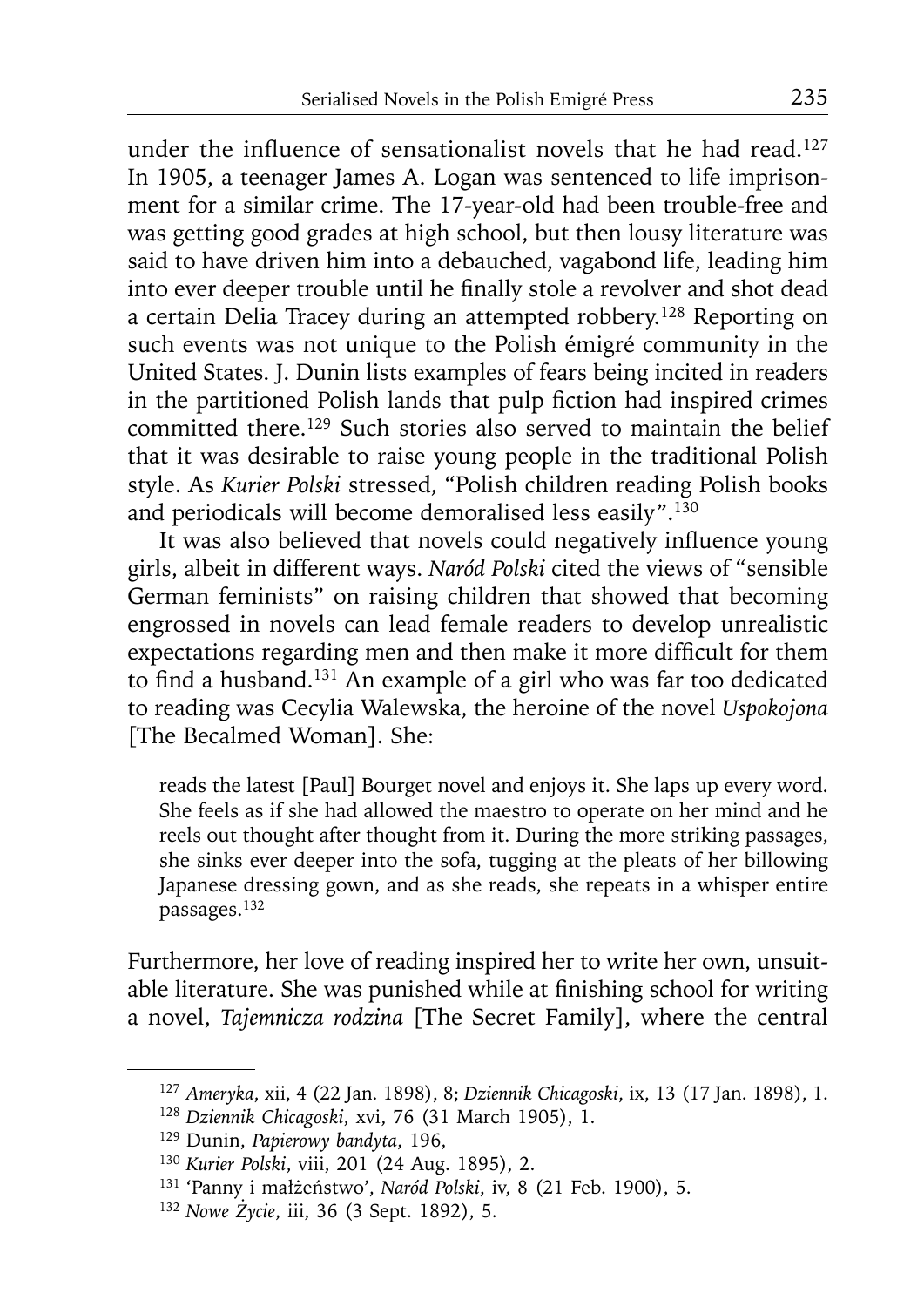protagonist, a priest, had seven children.<sup>133</sup> The women's periodical *Głos Polek* also wrote about books producing expectations of men, but without mentioning any negative consequences.<sup>134</sup>

# V

# **CONCLUSIONS**

Many studies on the Polish émigré press in the United States of America before the First World War repeat the claim that it tended to be conservative, religious and focused on maintaining national identity. Therefore, it is unsurprising that novels published in émigré periodicals between 1881 and 1918 were marked by similar tendencies. However, it seems that the ideological motives for this were less significant than financial factors. Serialising works by dead authors or those living in Europe who were unable to demand payment for their works were, of course, cheaper and less troublesome. The financial difficulties faced by editorial offices and complaints about subscribers getting behind on their payments were a common theme in the émigré press. It can therefore be assumed that all possible measures were used to reduce costs. It was also much easier for editors to express their views or seek to influence readers' opinions by using other people's texts, including column pieces or commentaries on current affairs. The difficulty in accessing a broad range of contemporary literature certainly could have reinforced conservative attitudes among Poles living in the USA. However, content analysis of periodicals cannot establish the degree or extent of the correlation of these factors.

A further indication of the role serial fiction played in the ideas held by the editors who published them is perhaps evident in the fact that they believed that it was predominantly women who were interested in such content. Except for individual titles such as *Ogniwo*  and *Głos Kobiet*, most Polish-American publications prior to 1918 were aimed at men rather than women. It can therefore be assumed that less significance was attached to material intended for the latter. Thus the selection of such works could have been more arbitrary and dictated by ease of publication to a greater extent than was the case with articles aimed primarily at men.

<sup>133</sup>*Ibid*.

<sup>134 &#</sup>x27;Czym mężczyzna zdobywa kobietę?', *Głos Polek*, v, 24 (11 June 1914), 5.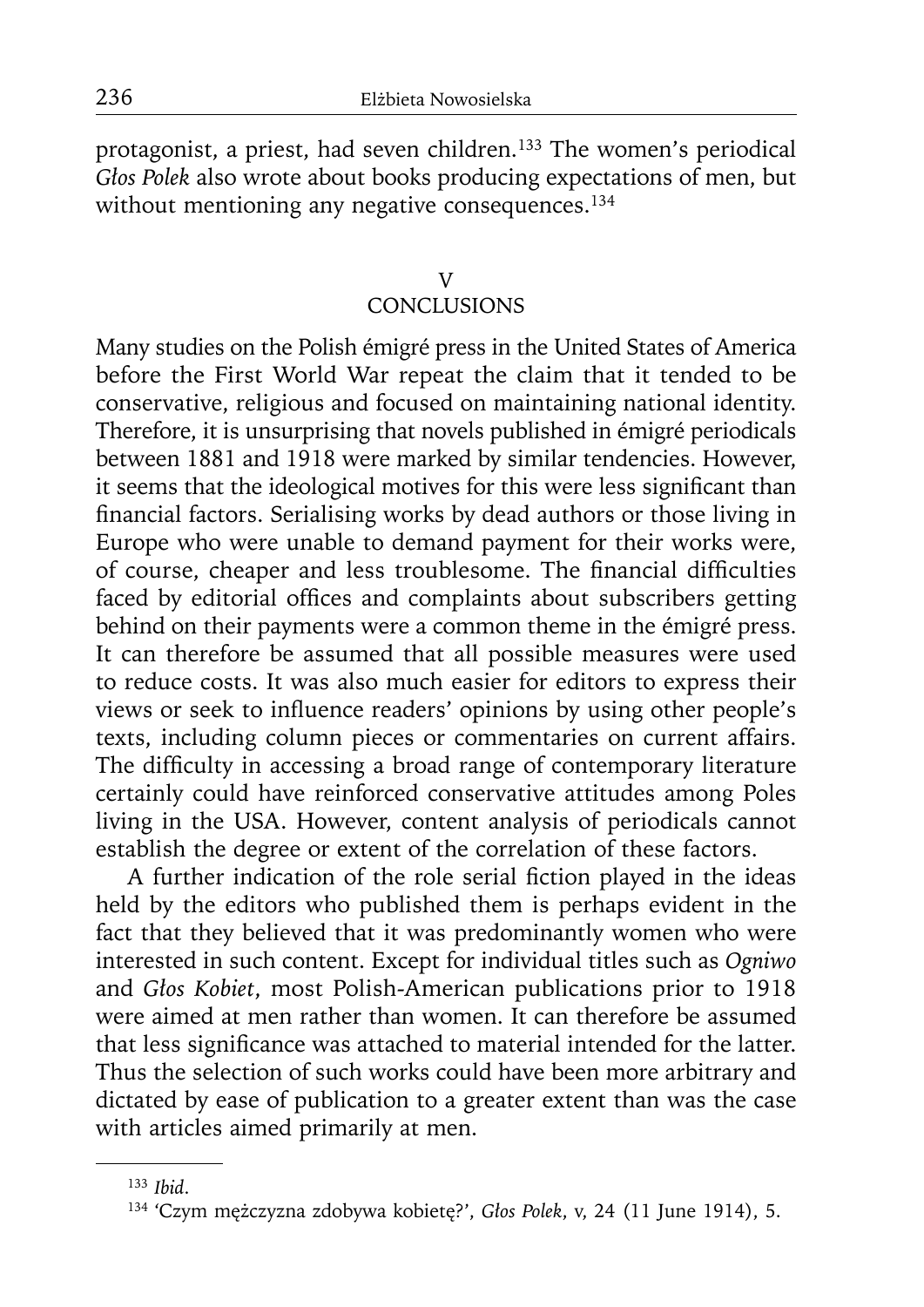While reading promotion was one part of editors' mission, this did not mean that they necessarily promoted local writers. In the case of authors from the Old Continent, too, few attempts were made to seek out the latest works; instead, there were primarily reprints of texts that had already been published in the Polish lands. It is not possible, however, to establish far-reaching conclusions regarding the mentalities, living conditions and interests of Polish émigrés based on an analysis of texts written primarily by writers living in Europe who focused on historical subjects and who wrote their works often several years or even several decades before the reprints appeared in the Polish-American press. Focusing solely on the less numerous contemporary texts that were written with the American-influenced perspective in mind would, however, mean losing sight of the typical traits of the serialised novels that appeared in the Polish-American press in the late nineteenth and early twentieth centuries. What becomes evident is how even a methodologically sound selection of the corpus of texts to be studied can profoundly impact research findings.

Indeed, the fact that longer literary works published in émigré dailies and weeklies rarely reflected the realities of the lives and concerns of Polish emigrants could indicate how this form of publication was still in its infancy at the time. After 1918, there was a significant improvement in quality as, for example, works on current issues written by local writers started to appear more frequently. Perhaps this was a result of a shift in interests among the US-based Polish diaspora? Poland regaining independence might have influenced the sentiment that Polish national identity was no longer under threat, and thus Poles living outside the country's borders could focus to a greater extent on local problems. These are some questions that could benefit from further research.

*transl. Paul Vickers* 

#### SELECTED BIBLIOGRAPHY

- Albin Janusz and Marciniak Iwona, 'Chicagoski *Tygodnik Powieściowo-Naukowy* na tle działalności księgarskiej i wydawniczej Władysława Dyniewicza', *Ze Skarbca Kultury*, 42 (1986), 93–163.
- Chojnacki Wojciech, 'Czytelnictwo, piśmiennictwo i działalność wydawnicza polskiej grupy etnicznej w USA w latach 1870-1939', *Przegląd Polonijny*, iv, 2 (1980), 115–23.